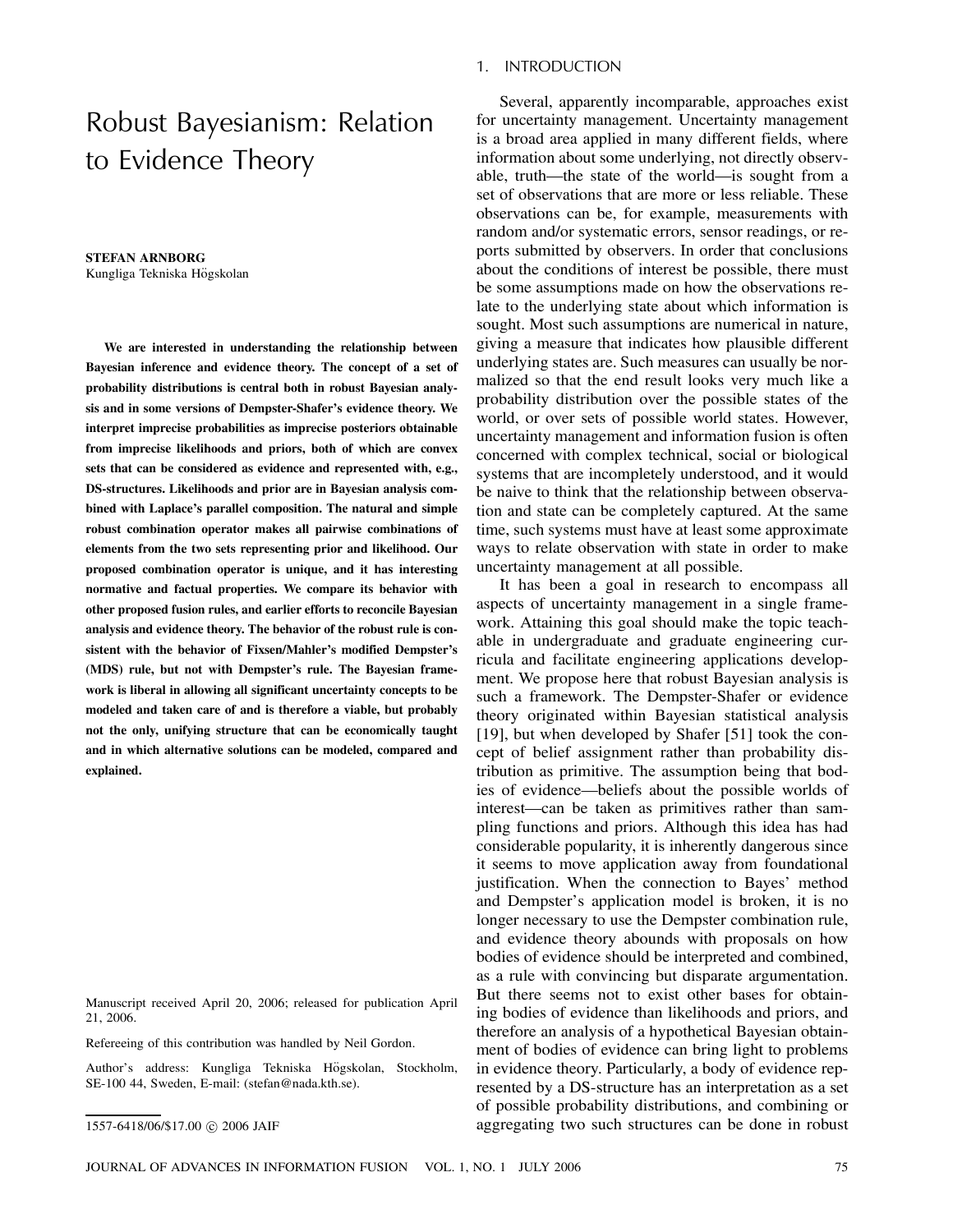Bayesian analysis. The resulting combination operator is trivial, but compared to other similar operators it has interesting, even surprising, behavior and normative advantages. Some concrete progress in working with convex sets of probability vectors has been described in [41, 57, 29]. It appears that the robust combination operator we discuss has not been analyzed in detail and compared to its alternatives, and is missing in recent overviews of evidence and imprecise probability theory. Our ideas are closely related to problems discussed in [32] and in the recent and voluminous report [21], which also contains a quite comprehensive bibliography. The Workshop hosted by the SANDIA lab has resulted in an overview of current probabilistic uncertainty management methods [34]. A current overview of alternative fusion and estimation operators for tracking and classification is given in [45].

The main objective of this paper is to propose that precise and robust Bayesian analysis are unifying, simple and viable methods for information fusion, and that the large number of methods possible can and should be evaluated by taking into account the appropriateness of statistical models chosen in the particular application where it is used. We are aware, however, that the construction of Bayesian analysis as a unifying concept has no objective truth. It is meant as a post-modernistic project facilitating teaching and returning artistic freedom to objective science. The Bayesian method is so liberal that it almost never provides unique exact solutions to inference and fusion problems, but is completely dependent on insightful modeling. The main obstacle to achieving acceptance of the main objective seems to be the somewhat antagonistic relationship between the different schools where sometimes sweeping arguments have been made that seem rather unfair whoever launched them, typical examples being [42, 51] and the discussions following them.

Another objective is to investigate the appropriateness of particular fusion and estimation operations, and their relationships to the robust as well as the precise Bayesian concept. Specifically, we show that the choice between different fusion and estimation operations can be guided by a Bayesian investigation of the application.

We also want to connect the analysis to practical concerns in information fusion and keep the mathematical/theoretical level of the presentation as simple as possible, while also examining the problem to its full depth. A quite related paper promoting similar ideas is Mahler [43], which however is terser and uses somewhat heavier mathematical machinery.

Quite many comparisons have been made of Bayesian and evidential reasoning with the objective of guiding practice, among others [47, 10, 11, 50]. It is generally found that the methods are different and therefore one should choose a method that matches the application in terms of quantities available (evidence or likelihoods and priors), or the prevailing culture and construction of the application. Although the easiest way forward, this advice seems somewhat short-sighted given the quite large lifespan of typical advanced applications and the significant changes in understanding and availability of all kinds of data during this life-span.

In Section 2 we review Bayesian analysis and in Section 3 dynamic Bayesian (Chapman Kolmogorov/ Kalman) analysis. In Section 4 we describe robust Bayesian analysis analysis and some of its relations to DS theory; in Section 5 we discuss decisions under uncertainty and imprecision and in Section 6 Zadeh's wellknown example. In Section 7 we derive some evidence fusion operations and the robust combination operator. We illustrate their performance on a paradoxical example related to Zadeh's in Section 8, and wrap up with conclusions in Section 9.

## 2. BAYESIAN ANALYSIS

Bayesian analysis is usually explained [7, 38, 52, 24] using the formula

$$
f(\lambda \mid x) \propto f(x \mid \lambda) f(\lambda) \tag{1}
$$

where  $\lambda \in \Lambda$  is the world of interest among  $n = |\Lambda|$  possible worlds (sometimes called parameter space), and  $x \in X$  is an observation among possible observations. The distinction between observation and world space is not necessary but is convenient–it indicates what our inputs are (observations) and what our outputs are (belief about possible worlds). The functions in the formula are probability distributions, discrete or continuous. We use a generic function notation common in statistics, so the different occurrences of  $f$  denote different functions suggested by their arguments. The sign  $\propto$  indicates that the left side is proportional to the right side (as a function of  $\lambda$ ), with the normalization constant left out. In (1),  $f(x | \lambda)$  is a sampling distribution, or likelihood when regarded as a function of  $\lambda$  for a given x, which connects observation space and possible world space by giving a probability distribution of observed value for each possible world, and  $f(\lambda)$  is a prior describing our expectation on what the world might be. The rule (1) gives the posterior distribution  $f(\lambda | x)$  over possible worlds  $\lambda$  conditional on observations x. A paradox arises if the supports of  $f(\lambda)$  and  $f(x | \lambda)$  are disjoint (since each possible world is ruled out either by the prior or by the likelihood), a possibility we will ignore throughout this paper. Equation (1) is free of technical complication and easily explainable. It generalizes however to surprisingly complex settings, as required of any device helpful in design of complex technical systems. In such systems, it is possible that  $x$  represents a quantity which is not immediately observable, but instead our information about  $x$  is given by a probability distribution  $f(x)$ , typically obtained as a posterior from (1). Such observations are sometimes called fuzzy observations. In this case, instead of using (1) we apply:

$$
f(\lambda \mid f(x)) \propto \int f(x \mid \lambda) f(x) f(\lambda) dx.
$$
 (2)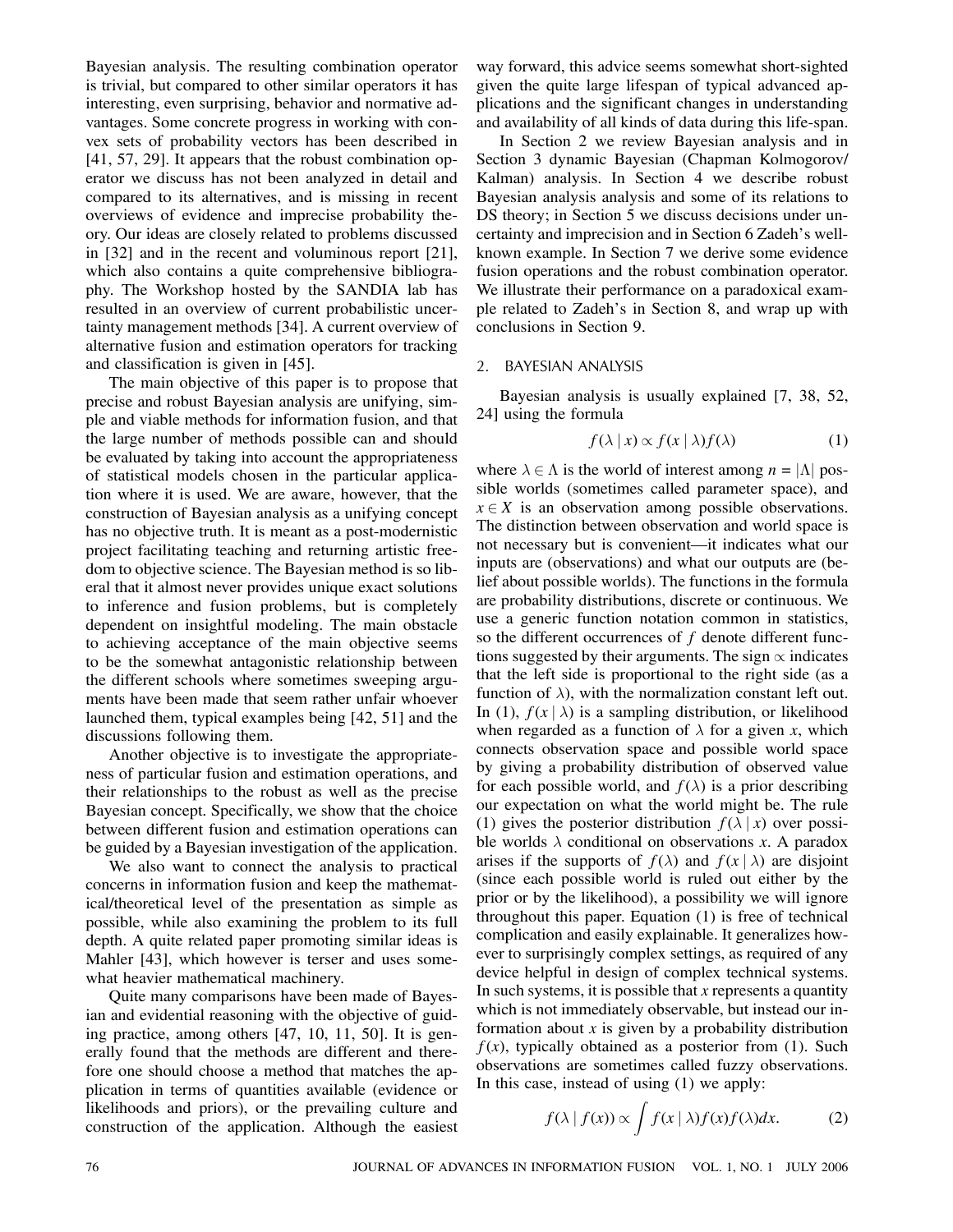Ed Jaynes made (1) the basis for teaching science and interpretation of measurements [38]. In general, for infinite (compact metric) observation spaces or possible world sets, some measure-theoretic caution is called for, but it is also possible to base the analysis on wellbehaved limit processes in each case as pointed out by, among others, Jaynes [38]. We will here follow Jaynes' approach and thus discuss only the finite case. That generalization to infinite and/or complexly structured unions of spaces of different dimensions and quotiented over symmetry relations is possible is known although maybe not obvious. Mahler claims that such applications are not Bayesian in [43], but they can apparently be described by (1) and similar problems are investigated within the Bayesian framework, for example by Green [26]. Needless to say, since the observation and world spaces can be high-dimensional and the prior and likelihood can be arbitrarily complex, practical work with (1) is full of pitfalls and one often encounters what looks like counterintuitive behaviors. On closer investigation, such problems can lead to finding a modeling error, but more often it shows that (1) is indeed better than one's first intuitive attitude.

It has been an important philosophical question to characterize the scope of applicability of (1), which lead to the distinction between objective and subjective probability, among other things. Several books and papers, among others [17, 49, 42, 15], claim that, under reasonable assumptions, (1) is the only consistent basis for uncertainty management. However, the minimal assumptions truly required to obtain this result turn out on closer inspection to be rather complex, as discussed in [7, 64, 33, 31, 46, 35, 2]. One simple assumption usually made in those studies that conclude in favor of (1) is that uncertainty is measured by a real number or on an ordered scale. Many established uncertainty management methods however measure uncertainty on a partially ordered scale and do apparently not use (1) and the accompanying philosophy. Among probability based alternatives to Bayesian analysis with partially ordered uncertainty concepts are imprecise probabilities or lower/upper prevision theory [62], the Dempster-Shafer (DS) [51], the Fixsen/Mahler (MDS) [22] and Dezert-Smarandache (DSmT) [53] theories. In these schools, it is considered important to develop the theory without reference to classical Bayesian thinking. In particular, the assumption of precise prior and sampling distributions is considered indefensible. Those assumptions are referred to as the dogma of precision in Bayesian analysis [63].

Indeed, when the inference process is widened from an individual to a social or multi-agent context, there must be ways to accommodate different assessments of priors and likelihoods. Thus, there is a possibility that two experts make the same inference using different likelihoods and priors. If expert 1 obtained observation set  $X_1 \subseteq X$  and expert 2 obtained observation set  $X_2 \subseteq X$ , they would obtain a posterior belief of, e.g.,

a patient's condition expressible as  $f_i(\lambda_i | X_i) \propto f_i(X_i | X_i)$  $\lambda_i$ ) $f_i(\lambda_i)$ , for  $i = 1,2$ . Here we have not assumed that the two experts used the same sampling and prior distributions. Even if training aims at giving the two experts the same "knowledge" in the form of sampling function and prior, this ideal cannot be achieved completely in practice. The Bayesian method prescribes that expert i states the probability distribution  $f_i(\lambda_i | X_i)$  as his belief about the patient. If they use the same sampling function and prior, the Bayesian method also allows them to combine their findings to obtain:

$$
f(\lambda \mid \{X_1, X_2\}) \propto f(\{X_1, X_2\} \mid \lambda) f(\lambda)
$$
  
=  $f(X_1 \mid \lambda) f(X_2 \mid \lambda) f(\lambda)$  (3)

under the assumption:

$$
f(\lbrace X_1, X_2 \rbrace \mid \lambda) = f(X_1 \mid \lambda) f(X_2 \mid \lambda).
$$

The assumption appears reasonable in many cases. In cases where it is not, the discrepancy should be entered in the statistical model. This is particularly important in information fusion for those cases where the first set of observations was used to define the second investigation, as in sensor management. This is an instance of selection bias. Ways of handling data selection biases are discussed thoroughly in [24]. Data selection bias is naturally and closely related to the missing data problem that has profound importance in statistics [48] and has also been examined in depth in the context of imprecise probability fusion [16].

It is important to observe that it is the two experts likelihood functions, not their posterior beliefs, that can be combined, otherwise we would replace the prior by its normalized square and the real uncertainty would be underestimated. This is at least the case if the experts obtained their training from a common body of medical experience coded in textbooks. If the posterior is reported and we happen to know the prior, the likelihood can be obtained by  $f(X | \lambda) \propto f(\lambda | X)/f(\lambda)$  and the fusion rule becomes

$$
f(\lambda \mid X_1, X_2) \propto f(\lambda \mid X_1) f(\lambda \mid X_2) / f(\lambda). \tag{4}
$$

The existence of different agents with different priors and likelihoods is maybe the most compelling argument to open the possibility for robust Bayesian analysis, where the likelihood and prior sets would in the first approximation be the convex closure of the likelihoods and prior of different experts.

# 3. WHAT IS REQUIRED FOR SUCCESSFUL APPLICATION OF BAYES METHOD?

The formula (1) is deceptively simple, and hides the complexity of a real world application where many engineering compromises are inevitable. Nevertheless, any method claimed to be Bayesian must relate to (1) and include all substantive application knowledge in the parameter and observation spaces, the likelihood and the prior. It is in general quite easy to show the Bayesian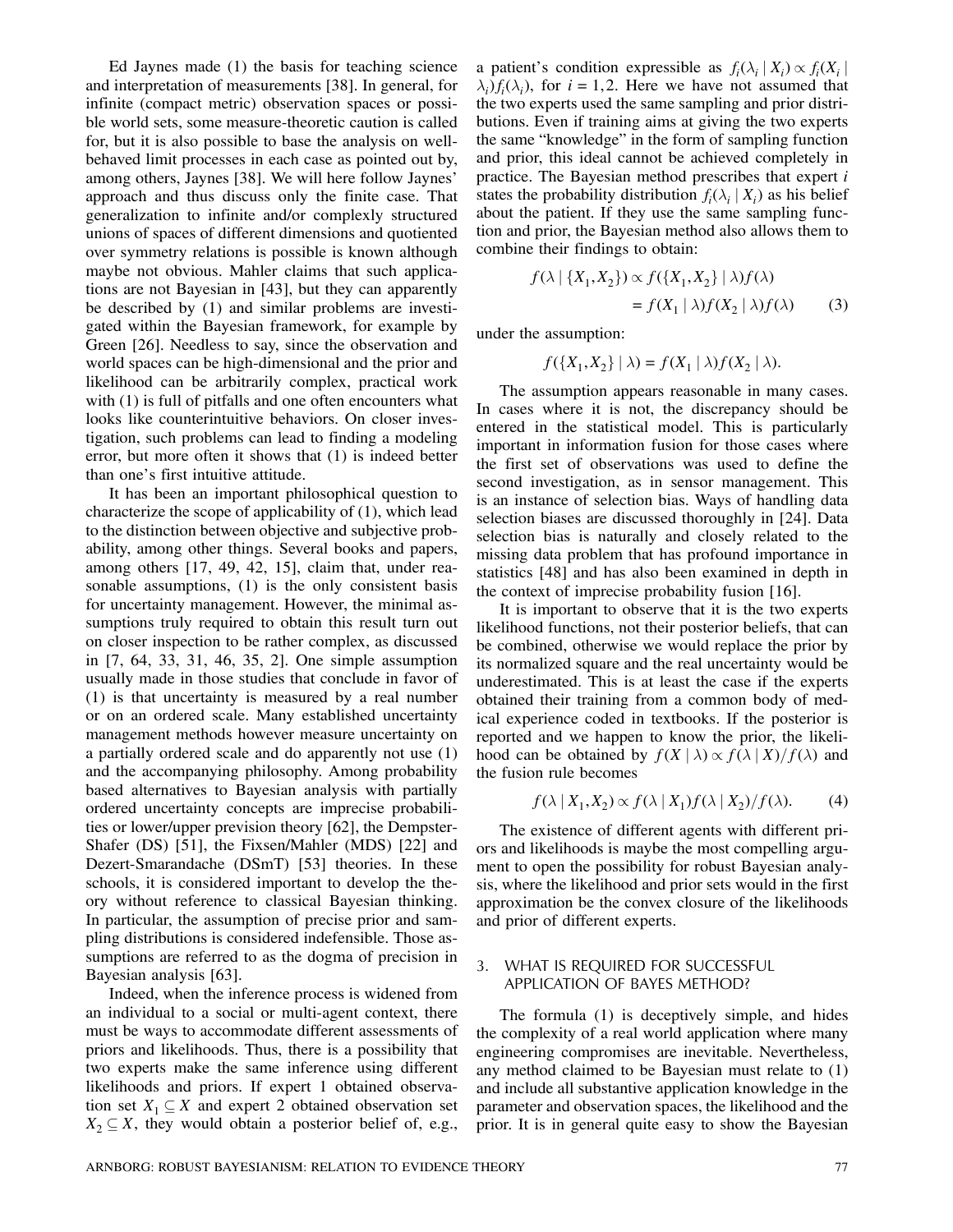method to be better or worse than an alternative by not including relevant and necessary application knowledge in (1) or in the alternative method. Let us illustrate this by an analysis of the comparison made in [56]. The problem is to track and classify a single target. The tracking problem is solved with a dynamic version of Bayes method, known as the Bayesian Chapman-Kolmogorov relationship:

$$
f(\lambda_t | D_t) \propto f(d_t | \lambda_t) \int f(\lambda_t | \lambda_{t-1}) f(\lambda_{t-1} | D_{t-1}) d\lambda_{t-1}
$$
  

$$
f(\lambda_0 | D_0) = f(\lambda_0).
$$
 (5)

Here  $D_t = (d_1, \ldots, d_t)$  is the sequence of observations obtained at different times, and  $f(\lambda_t | \lambda_{t-1})$  is the maneuvering (process innovation) noise assumed. The latter is a probability distribution function (pdf) over state  $\lambda_t$ dependent on the state at the previous time-step,  $\lambda_{t-1}$ . When tracking targets that display different levels of maneuvering like transportation, attack and dog-fight for a fighter airplane, it has been found appropriate to apply (5) with different filters with levels of innovation noise corresponding to the maneuvering states, and to declare the maneuvering state that corresponds to the best matching filter. In the paper [56] the same method is proposed for a different purpose, namely the classification of aircraft (civilian, bomber, fighter) based on their acceleration capabilities. This is done by ad hoc modifications of (5) that do not seem to reflect substantive application knowledge, namely that the true target class is unlikely to change, and hence does not work well. The Bayesian solution to this problem would involve looking at (5) with a critical mind. Since we want to jointly track and classify, the state space should be, e.g.,  $P \times V \times C$ , where P and V are position and velocity spaces and C is the class set,  $\{c,b,f\}$ . The innovation process should take account of the facts that the target class in this case does not change, and that the civilian and bomber aircraft have bounded acceleration capacities. This translates to two requirements on the process innovation component  $f(\lambda_t | \lambda_{t-1})$  that (assuming unit time sampling):

$$
f((p_t, v_t, c_t) | (p_{t-1}, v_{t-1}, c_{t-1})) = 0 \quad \text{if} \quad c_t \neq c_{t-1}
$$
  

$$
f((p_t, v_t, k) | (p_{t-1}, v_{t-1}, k)) = 0 \quad \text{if} \quad |v_t - v_{t-1}| > a_k
$$

where  $a_k$  is the highest possible acceleration of target class  $k$ . Such an innovation term can be (and often is) described by a Gaussian with variance tuned to  $a_k$ , or by a bank of Gaussians. With this innovation term, the observation of a high acceleration dampens permanently the marginal probability of having a target class incapable of such acceleration. This is the natural Bayesian approach to the joint tracking and classification problems. Similar effects can be obtained in the robust Bayes and TBM [56] frameworks. As a contrast, the experiments reported by Oxenham et al. [44] use an appropriate innovation term and also give more reasonable results, both for the TBM and the Bayesian Chapman Kolmogorov approaches. The above is not meant as an argument that one of the two approaches compared in [56] is the preferred one. Our intention is rather to suggest that appropriate modeling may be beneficial for both approaches.

The range of applications where an uncertainty management problem is approached using (1) or (5) is extremely broad. In the above example, the parameter  $\lambda$ consists of one state vector (position and velocity vectors of a target) and its target label, thus the parameter space is (for 3D tracking)  $R^6 \times C$  where C is a finite set of targets labels. In our main example,  $\lambda$  is just an indicator with three possible values. In many image processing applications, the parameter  $\lambda$  is the scene to be reconstructed from the data  $x$ , which is commonly called the film even if it is nowadays not registered on photographic film and is not even necessarily represented as a 2D image. This approach has been found excellent both for ordinary camera reconstruction problems and for special types of cameras as exemplified by Positron Emission Tomography and functional Magnetic Resonance Imaging, the type of camera and reconstruction objective having a profound influence on the choice of likelihood and priors, see [3, 27]. In genetic investigations, complex Bayesian models are also used a lot, and here the parameter  $\lambda$  could be a description of how reproduction in a set of individuals in a family has been produced by selection of chromosomes from parents, the positions of crossovers and the position of one or more hypothesized disease-causing gene(s), whereas the data are the genotypes and disease status of individuals, plus individual covariates that may environmentally influence development of disease. For a unified treatment of this problem family, see [14]. Another fascinating example is Bayesian identification of state space dynamics in time series, where the parameter is the time series of invisible underlying states, a signaling distribution (output distribution as a function of latent state) and the state change probability distributions [59].

Characteristic of cases where (1) and (5) are not as easily accepted is the presence of two different kinds of uncertainty, often called aleatory and epistemic uncertainty, where the former can be called "pure randomness" as one perceives dice (Latin: alea) throwing, while the latter is caused by "lack of knowledge" (from the Greek word for knowledge, episteme). Although one can argue about the relevance of this distinction, application owners have typically a strong sense of the distinction, particularly in risk assessment. The consequence is that the concepts of well-defined priors and likelihoods can be, and have been, questioned. The Bayesian answer to this critique is robust Bayesian analysis.

## 4. ROBUST BAYES AND EVIDENCE THEORY

In (global) robust Bayesian analysis [5, 36], one acknowledges that there can be ambiguity about the prior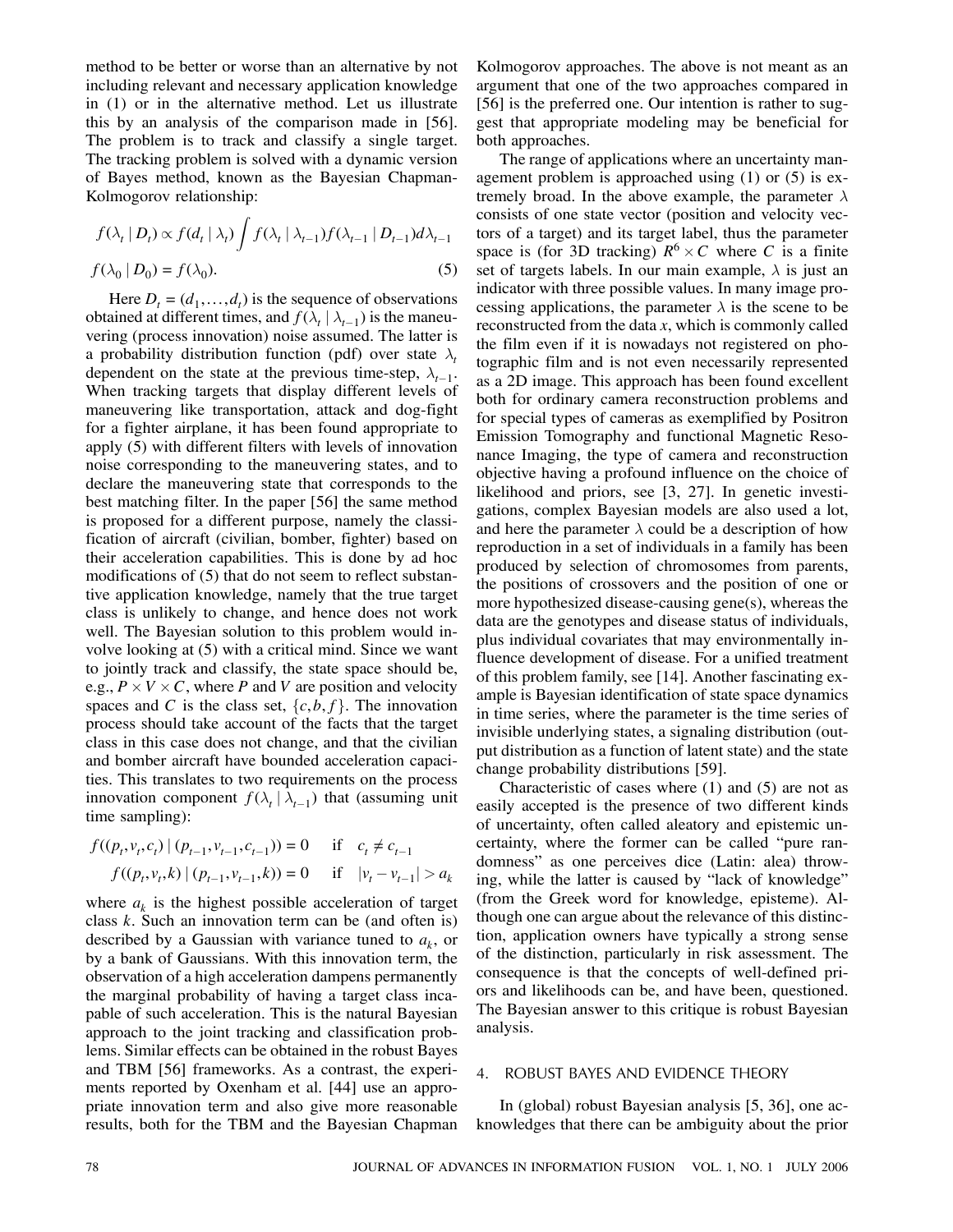and sampling distributions, and it is accepted that a convex set of such distributions is used in inference. The idea of robust Bayesian analysis goes back to the pioneers of Bayesian analysis [17, 39], but the computational and conceptual complexities involved meant that it could not be fully developed in those days. Instead, a lot of effort went into the idea of finding a canonical and unique prior, an idea that seems to have failed except for finite problems with some kind of symmetry, where a natural generalization of Bernoulli's indifference principle has become accepted. The problem is that no proposed priors are invariant under arbitrary rescaling of numerical quantities or non-uniform coarsening or refinement of the current frame of discernment. The difficulty of finding precise and unique priors has been taken as an argument to use some other methods, like evidence theory. However, as we shall see, this is an illusion, and avoiding use of an explicit prior usually means implicit reliance on Bernoulli's principle of indifference anyway. Likewise, should there be an acceptable prior, it can and should be used both in evidence theory and in Bayesian theory. This was pointed out, e.g., in [6, ch. 3.4].

Convex sets of probability distributions can be arbitrarily complex. Such a set can be generated by mixing of a set of "corners" (called simplices in linear programming theory) and the set of corners can be arbitrarily large already for sets of probability distributions over three elements.

In evidence theory, the DS-structure is a representation of a belief over a frame of discernment (set of possible worlds)  $\Lambda$  (commonly called the frame of discernment  $\Theta$  in evidence theory) by a probability distribution m over its power-set (excluding the empty set), a basic probability assignment bpa, basic belief assignment bba, bma, or DS-structure (terminology is not stable, we will use DS-structure). The sets assigned non-zero probability in a DS-structure are called its focal elements, and those that are singletons are called atoms. A DS-structure with no mass assigned to non-atoms is a precise (sometimes called Bayesian) DS-structure. Even if it is considered important in many versions of DS theory not to equate a DS-structure with a set of possible distributions, such a perspective is prevalent in tutorials  $(e.g., [30, ch. 7]$  and  $[8, ch. 8]$ , explicit in Dempster's work [18], and almost unavoidable in a teaching situation. It is also compellingly suggested by the common phrase that the belief assigned to a non-singleton can flow freely to its singleton members, and the equivalence between a DS-structure with no mass assigned to non-singletons and the corresponding probability distribution [55]. Among publications elaborating on the possible difference between probability and other numerical uncertainty measures are [32, 55, 20].

A DS-structure seen as a set of distributions is a type of Choquet capacity, and these capacities form a particularly concise and flexible family of sets of distributions (the full theory of Choquet capacities is

rich and of no immediate importance for us–we use the term capacity interpretation only to indicate a set of distributions obtained from a DS-structure in a way we will define precisely). Interpreting DS-structures as sets of probability distributions entails saying that the probability of a union of outcomes  $e \subset \Lambda$  lies between the belief of  $e \left( \sum_{w \subset e} m(w) \right)$  and the plausibility of e  $(\sum_{w\cap e\neq\emptyset} m(w))$ . The parametric representation of the family of distributions it can represent, with parameters  $\alpha_{ew}$ ,  $e \in 2^{\Lambda}$ ,  $w \in \Lambda$ , is  $P(w) = \sum_{e} \alpha_{ew} m(e)$ , all  $w \in \Lambda$ , where  $\alpha_{ew} = 0$  if  $w \notin e$ ,  $\sum_{w \in e} \alpha_{ew} = 1$ , and all  $\alpha_{ew}$  are non-negative. This representation is used in Blackman and Popoli [8, ch. 8.5.3]. The pignistic transformation used in evidence theory to estimate a precise probability distribution from a DS-structure is obtained by making the  $\alpha_{ew}$  equal for each e,  $\alpha_{ew} = 1/|e|$  if  $w \in e$ . The relative plausibility transformation proposed by, among others, Voorbraak [60], Cobb and Shenoy [12, 13], on the other hand, is the result of normalizing the plausibilities of the atoms in  $\Lambda$ . It is also possible to translate a pdf over  $\Lambda$  to a DS-structure. Indeed, a pdf is already a (precise) DS-structure, but Sudano [58] studied inverse pignistic transformations that result in non-precise DS-structures by coarsening. They have considerable appeal but are not in the main line of argumentation in this paper [58].

It is illuminating to see how the pignistic and relative plausibility transformations emerge from a precise Bayesian inference: The observation space can in this case be considered to be  $2<sup>\Lambda</sup>$ , since this represents the only distinction among observation sets surviving from the likelihoods. The likelihood will be a function  $l : 2^{\Lambda} \times \Lambda \rightarrow R$ , the probability of seeing evidence e given world state  $\lambda$ . Given a precise  $e \in 2^{\Lambda}$  as observation and a uniform prior, the inference over  $\Lambda$  would be  $f(\lambda | e) \propto l(e, \lambda)$ , but since we in this case have a probability distribution over the observation space, we should use (2), weighting the likelihoods by the masses of the DS-structures. Applying the indifference principle,  $l(e, \lambda)$  should be constant for  $\lambda$  varying over the members of e, for each e. The other likelihood values  $(\lambda \notin e)$  will be zero. Two natural choices of likelihood are  $l_1(e,\lambda) \propto 1$  and  $l_2(e,\lambda) \propto 1/|e|$ , for  $\lambda \in e$ . Amazingly, these two choices lead to the relative plausibility transformation and to the pignistic transformation, respectively:

$$
f_i(\lambda \mid m) \propto \sum_{\{e:\lambda \in e\}} m(e) l_i(e, \lambda)
$$
  
= 
$$
\begin{cases} \sum_{\{e:\lambda \in e\}} m(e) / \sum_{e} |e| m(e), & i = 1 \\ \sum_{\{e:\lambda \in e\}} m(e) / |e|, & i = 2. \end{cases}
$$
 (6)

Despite a lot of discussion, there seems thus to exist no fundamental reason to prefer one to the other, since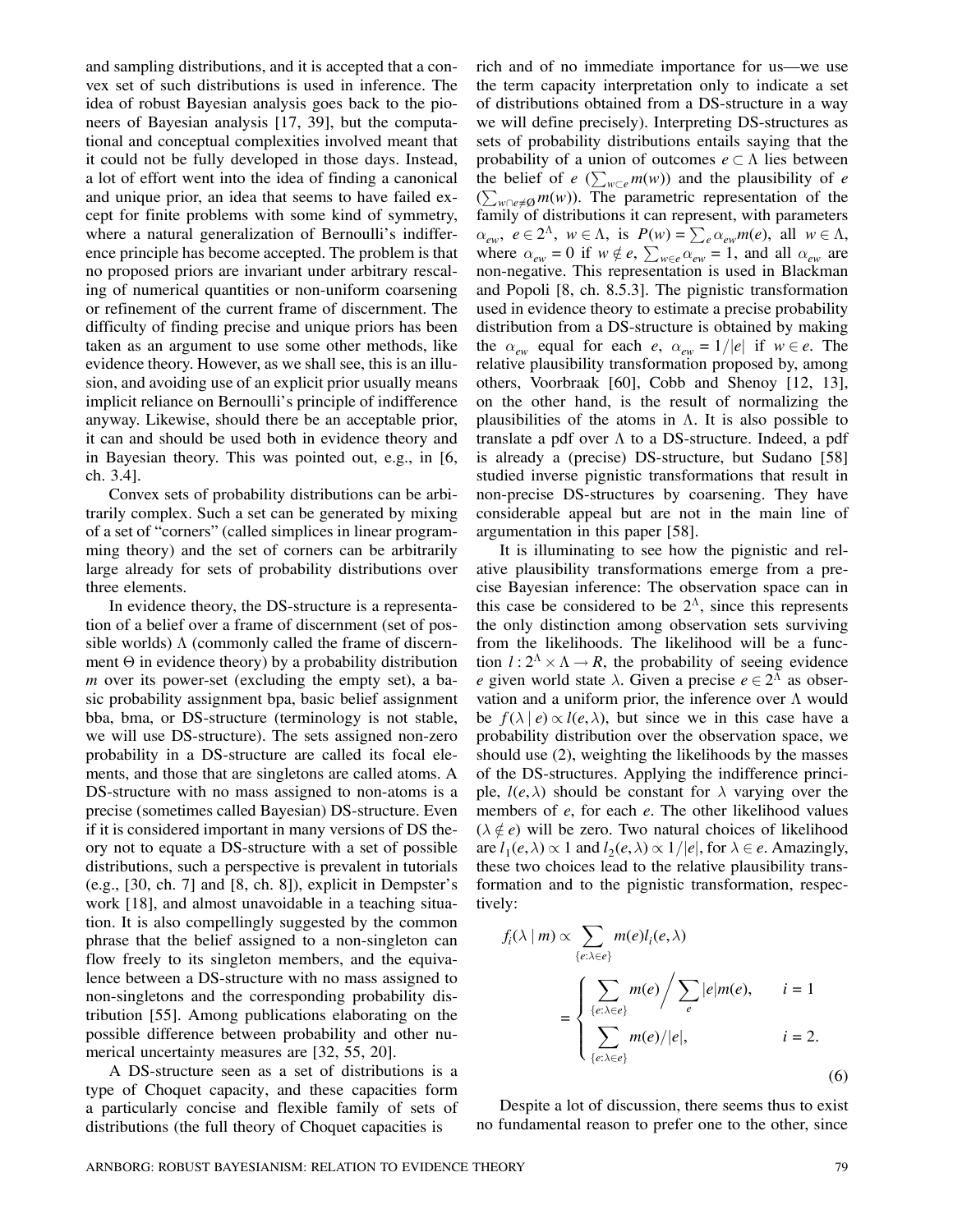they result from two different and completely plausible statistical models and a common application of an indifference principle. The choice between the models (i.e., the two proposed likelihoods) can in principle be determined by (statistical) testing on the application's historic data.

The capacity corresponding to a DS-structure can be represented by  $2^n - 2$  real numbers—the corresponding DS-structure is a normalized distribution over  $2^n - 1$ elements (whereas an arbitrary convex set can need any number of distributions to span it and needs an arbitrary number of reals to represent it—thus capacities form a proper and really small subset of all convex sets of distributions).

It is definitely possible–although we will not elaborate it here–to introduce more complex but still consistent uncertainty management by going beyond robust Bayesianism, grading the families of distributions and introducing rules on how the grade of combined distributions are obtained from the grades of their constituents. The grade would in some sense indicate how plausible a distribution in the set is. It seems however important to caution against unnecessarily diving into the more sophisticated robust and graded set approaches to Bayesian uncertainty management.

Finally, in multi-agent systems we must consider the possibility of a gaming component, where an agent must be aware of the possible reasoning processes of other agents, and use information about their actions and goals to decide its own actions. In this case there appears to be no simple way to separate–as there is in a single agent setting–the uncertainty domain (what is happening?) from the decision domain (what shall I do?) because these get entangled by the uncertainties of what other agents will believe, desire and do. This problem is not addressed here, but can be approached by game-theoretic analyses, see, e.g., [9].

A Bayesian data fusion system or subsystem can thus use any level in a ladder with increasing complexity:

- Logic—no quantified uncertainty
- Precise Bayesian fusion
- ² Robust Bayesianism with DS-structures interpreted as capacities
- General robust Bayesianism (or lower/upper previsions)
- Robust Bayesianism with graded sets of distributions

Whether or not this simplistic view (ladder of Bayesianisms) on uncertainty management is tenable in the long run in an educational or philosophical sense is currently not settled. We will not further consider the first and the last rungs of the ladder.

# 4.1. Rounding

A set of distributions which is not a capacity can be approximated by rounding it to a minimal capacity that contains it (see Fig. 1), and this rounded set can be represented by a DS-structure. This rounding "upwards" is accomplished by means of lower probabilities (beliefs) of subsets of  $\Lambda$ . Specifically, in this example we list the minimum probabilities of all subsets of  $A = \{A, B, C\}$  over the four corners of the polytope, to get lower bounds for the beliefs. These can be converted to masses using the Möbius inversion, or, in this simple example, manually from small to large events. For example,  $m(A) = \text{bel}(A)$ ,  $m({A, B}) = \text{bel}({A, B})$  $-m(A) - m(B)$ , and  $m({A, B, C}) = bel({A, B, C})$  $m({A, B})-m({A, C})-m({B, C})-m(A)-m(B)-m(C).$ Since we have not necessarily started with a capacity, this may give negative masses to some elements. In that case, some mass must be moved up in the lattice to make all masses non-negative, and this can in the general case be done in several ways, but each way gives a minimal enclosing polytope. In the example, we have four corners, and the computation is shown in Table I. In this example we immediately obtain non-negative masses, and the rounded polytope is thus unique.

In the resulting up-rounded bba, when transforming it to a capacity, we must consider  $2 \times 2 \times 3 = 12$  possible corner points. However, only five of these are actually corners of the convex hull in this case, and those are the corners visible in the enclosing capacity of Fig. 1. The other possible corner points turn out to lie inside, or inside the facets of, the convex hull. As an example, consider the lowest horizontal blue-dashed line; this is a facet of the polytope characterized by no mass flowing to B from the focal elements  $\{A, C\}$ ,  $\{B, C\}$ and  $\{A, B, C\}$ . The masses of  $\{A, C\}$  and  $\{A, B, C\}$  can thus be assigned either to  $A$  or to  $C$ . Assigning both to  $C$  gives the left end-point of the facet, both to  $A$  gives the right end-point, and assigning one to A and the other to C gives two interior points on the line.

It is also possible, using linear programming, to round downwards to a maximal capacity contained in a set. Neither type of rounding is unique, i.e., in general there may be several incomparable (by set inclusion) upor down-rounded capacities for a set of distributions.

# 5. DECISIONS UNDER UNCERTAINTY AND IMPRECISION

The ultimate use of data fusion is usually decision making. Precise Bayesianism results in quantities probabilities of possible worlds–that can be used immediately for expected utility decision making [49, 4]. Suppose the profit in choosing  $\alpha$  from a set  $\mathcal A$  of possible actions when the world state is  $\lambda$  is given by the utility function  $u(a, \lambda)$  mapping action a and world state  $\lambda$  to a real valued utility (e.g., dollars). Then the action maximizing expected profit is  $\arg \max_a \int u(a,\lambda) f(\lambda \mid x) d\lambda$ . In robust Bayesian analysis one uses either minimax criteria or estimates a precise probability distribution to decide from. Examples of the latter are the pignistic and relative plausibility transformations. An example of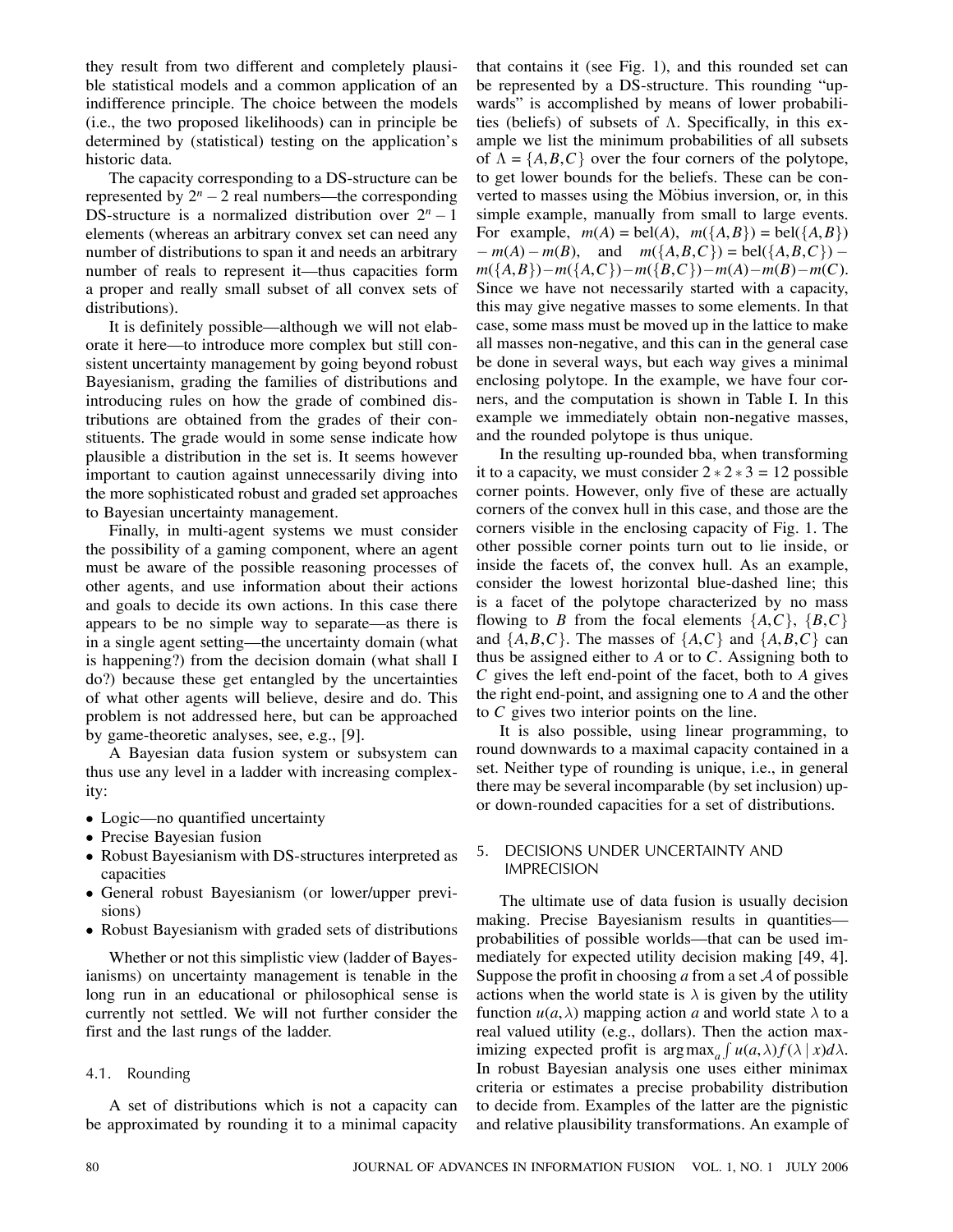

Fig. 1. Rounding a set of distributions over  $\{A, B, C\}$ . The coordinates are the probabilities of A and B. A set spanned by four corner distributions (black solid), its minimal enclosing (blue dashed), and one of its maximal enclosed (red dash-dotted), capacities.

TABLE I Rounding a Convex Set of Distributions Given by its Corners<sup>\*</sup>

| Focal         |       | Corners | min<br>$\boldsymbol{m}$ |       |       |          |
|---------------|-------|---------|-------------------------|-------|-------|----------|
| A             | 0.200 | 0.222   | 0.333                   | 0.286 | 0.200 | 0.200    |
| B             | 0.050 | 0.694   | 0.417                   | 0.179 | 0.050 | 0.050    |
| $\mathcal{C}$ | 0.750 | 0.083   | 0.250                   | 0.536 | 0.083 | 0.083    |
| ${A,B}$       | 0.250 | 0.916   | 0.750                   | 0.465 | 0.250 | $\Omega$ |
| ${A, C}$      | 0.950 | 0.305   | 0.583                   | 0.822 | 0.305 | 0.022    |
| ${B, C}$      | 0.800 | 0.777   | 0.667                   | 0.715 | 0.667 | 0.534    |
| ${A,B,C}$     | 1.000 | 1.000   | 1.000                   | 1.000 | 1.000 | 0.111    |

¤Corners of the black polygon of Fig. 1 are listed clockwise, starting at bottom left.

a decision-theoretically motivated estimate is the maximum entropy estimate, often used in robust probability applications [38]. This choice can be given a decisiontheoretic motivation since it minimizes a game-theoretic loss function, and can also be generalized to a range of loss functions [28]. Specifically, a Decision maker must select a distribution  $q$  while Nature selects a distribution p from a convex set  $\Gamma$ . Nature selects an outcome x according to its chosen distribution  $p$ , and the decision makers loss is  $-\log q(x)$ . This makes the Decision maker's expected loss equal to  $E_n\{-\log q(X)\}.$ The minimum (over q) of the maximum (over  $p$ ) expected loss is then obtained when  $q$  is chosen to be the maximum entropy distribution in  $\Gamma$ . Thus, if this loss function is accepted, it is optimal to use the maximum entropy transformation for decision making.

The maximum entropy principle differs significantly from the relative plausibility and pignistic transformations, since it tends to select a point on the boundary of a set of distributions (if the set does not contain the uniform distribution), whereas the pignistic transformation selects an interior point.

The pignistic and relative plausibility transformations are linear estimators, by which we mean that they are obtained by normalization of a linear function of the masses in the DS-structure. If we buy the concept of a DS-structure as a set of possible probability distributions, it would be natural to require that as estimate we choose a possible distribution, and then the pignistic transformation of Smets gets the edge–it is not difficult to prove the following:

PROPOSITION 1 *The pignistic transformation is the only linear estimator of a probability distribution from a DSstructure that is symmetric over*  $\Lambda$  *and always returns a distribution in the capacity represented by the DSstructure.*

Although we have no theorem to this effect, it seems as if the pignistic transformation is also a reasonable decision-oriented estimator approximately minimizing the maximum Euclidean norm of difference between the chosen distribution and the possible distributions, and better than the relative plausibility transformation as well as the maximum entropy estimate for this objective function. The estimator minimizing this maximum norm is the center of the smallest enclosing sphere. It will not be linear in  $m$ , but can be computed with some effort using methods presented, e.g., in [23]. The centroid is sometimes proposed as an estimator, but it does not correspond exactly to any known robust loss function– rather it is based on the assumption that the probability vector is uniformly distributed over the imprecision polytope.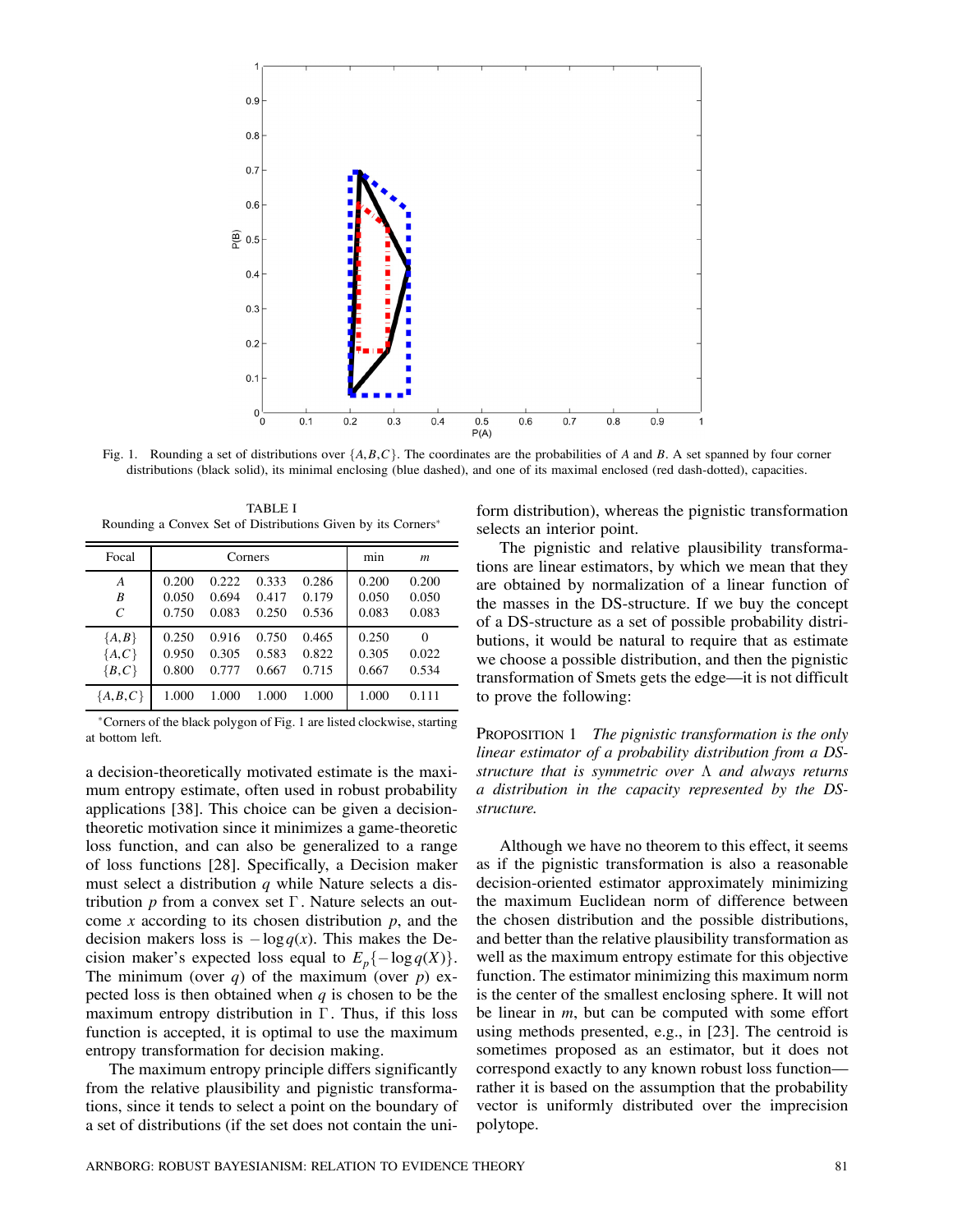The standard expected utility decision rule in precise probability translates in imprecise probability to producing an expected utility interval for each decision alternative, the utility of an action  $a$  being given by the interval  $I_a = \bigcup_{f \in F} \int u(a,\lambda) f(\lambda \mid x) d\lambda$ . In a refinement proposed by Voorbraak [61], decision alternatives are compared for each pdf in the set of possible pdfs:  $I_{af} = \int u(a,\lambda)f(\lambda \mid x)d\lambda$ , for  $f \in F$ . Decision a is now better than decision b if  $I_{af} > I_{bf}$  for all  $f \in F$ .

Some decision alternatives will fall out because they are dominated in utility by others, but in general several possible decisions with overlapping utility intervals will remain. In principle, if no more information exists, any of these decisions can be considered right. But they are characterized by larger or smaller risk and opportunity.

## 6. ZADEH'S EXAMPLE

We will now discuss our problem in the context of Zadeh's example of two physicians who investigated a patient independently–a case prototypical, e.g., for the important fusion for target classification problem. The two physicians agree that the problem (the diagnosis of the patient) is within the set  $\{M, C, T\}$ , where  $M$  is Meningitis,  $C$  is Concussion and  $T$  is brain Tumor. However, they express their beliefs differently, as a probability distribution which is  $(0.99, 0.0.01)$  for the first physician and  $(0, 0.99, 0.01)$  for the second. The question is what a third party can say about the patients condition with no more information than that given. If the two expert opinions are taken as likelihoods, or as posteriors with a common uniform prior, this problem is solved by taking Laplace's parallel composition (1) of the two probability vectors, giving the result  $(0, 0, 1)$ , i.e., the case  $T$  is certain. This example has been discussed a lot in the literature, see e.g. [53]. It is a classical example on how two independent sets of observations can together eliminate cases to end up with a case not really indicated by any of the two sets in separation. Several such examples have been brought up as good and prototypical in the Bayesian literature, e.g., in [38]. However, in the evidence theory literature the Bayesian solution (which is also obtained from using Dempster's and the Modified Dempster's rule) has been considered inadequate and this particular example has been the starting point for several proposals of alternative fusion rules.

The following are reactions I have met from professionals–physicians, psychiatrists, teachers and military commanders–confronted with similar problems. They are also prototypical for current discussions on evidence theory.

- One of the experts probably made a serious mistake.
- These experts seem not to know what probability zero means, and should be sent back to school.
- $\bullet$  It is completely plausible that one eliminated M and the other C in a sound way. So T is the main alter-

native, or rather  $T$  or something else, since there are most likely more possibilities left.

- It seems as if estimates are combined at a too coarse level: it is in this case necessary to distinguish in  $\Lambda$ between different cases of the three conditions that are most likely to effect the likelihoods from observations: type, size and position of tumor, bacterial, viral or purely inflammatory meningitis, position of concussion. The frame of discernment should thus not be determined solely from the frame of interest, but also on what one could call homogeneity of likelihoods or evidence.
- $\bullet$  The assessments for T are probably based mostly on prior information (rareness) or invisibility in a standard MR scan, so the combined judgment should not make T less likely, rather the opposite.
- An investigation is always guided by the patient's subjective beliefs, and an investigation affects those beliefs. So it is implausible that the two investigations of the same patient are "really" independent. This is a possible explanation for the Ulysses syndrome, where persons are seen to embark on endless journeys through the health care system. This view would call for a game-theoretic approach (with parameters difficult to assess).

What the example reactions teach us is that subjects confronted with paradoxical information typically start building their own mental models about the case and insist on bringing in more information, in the form of information about the problem area, the observation protocols underlying the assessments, a new investigation, or pure speculation. The professionals handling of the information problem is usually rational enough, but very different conclusions arise from small differences in mental models. This is a possible interpretation of the prospect theory of Kahneman and Tversky [40].

To sum things up, if we are sure that the experts are reliable and have the same definitions of the three neurological conditions, the result given by Bayes' and Dempster's rules are appropriate. If not, the assumptions and hence the statistical model must be modified. It seems obvious that the decision makers belief in the experts reliability must be explicitly elicited in similar situations.

# 7. FUSION IN EVIDENCE AND ROBUST BAYESIAN THEORY

The Dempster-Shafer combination rule [51] is a straightforward generalization of Laplace's parallel composition rule. By this statement we do not claim that this is the way DS theory is usually motivated. But the model in which Dempster's rule is motivated [18] is different from ours: there it is assumed that each source has its own possible world set, but precise beliefs about it. The impreciseness results only from a multivalued mapping, ambiguity in how the information of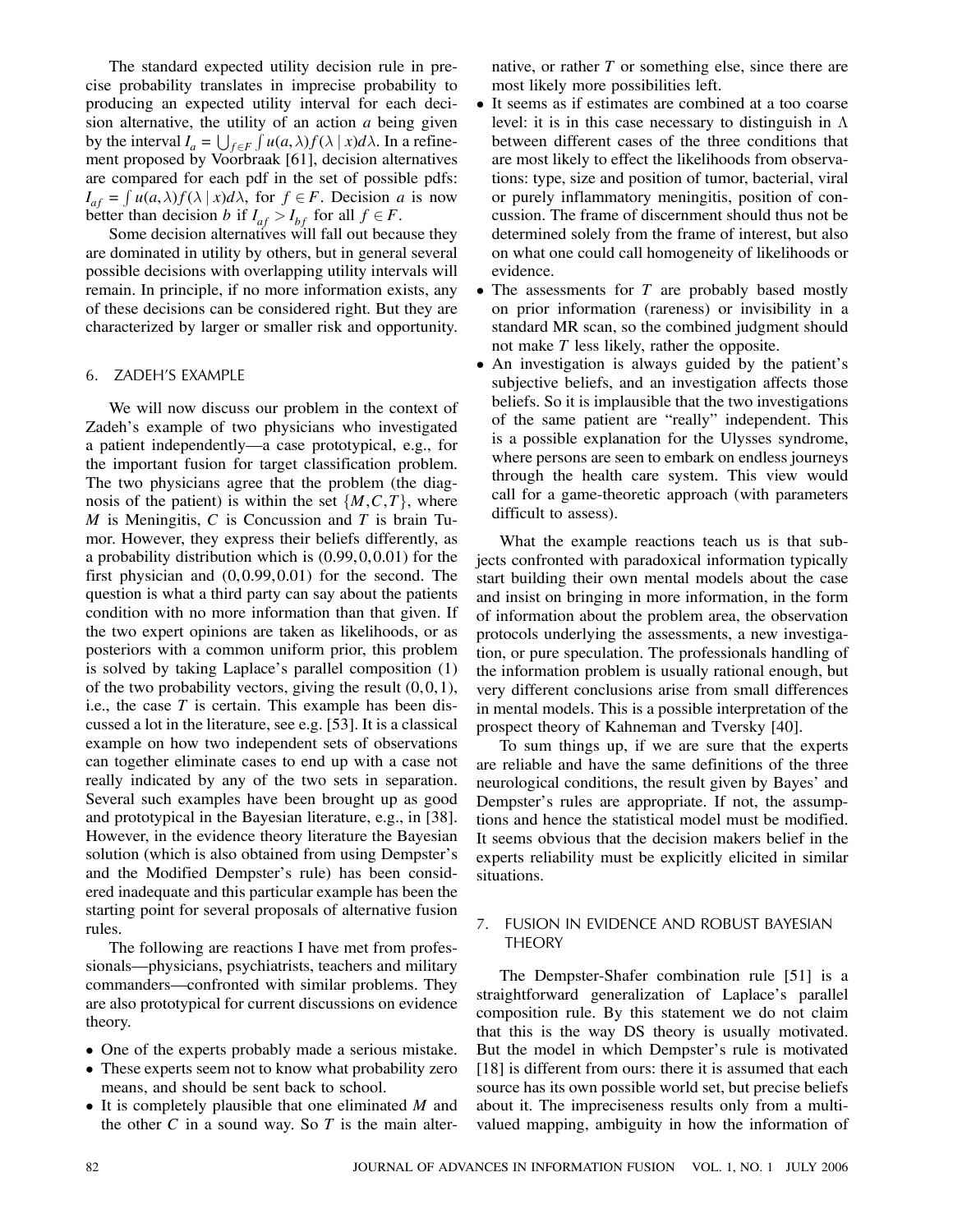the sources should be translated to a common frame of discernment. It is fairly plausible that the information given by the source is well representable as a DS structure interpreted as a capacity. What is much less plausible is that the information combined from several sources is well captured by Dempster's rule rather than by the Fixsen/Mahler combination rule or the robust combination rule to be described shortly. The precise assumptions behind Dempster's rule are seldom explained in tutorials and seem not well known, so we recapitulate them tersely: It is assumed that evidence comes from a set of sources, where source  $i$  has obtained a precise probability estimate  $p_i$  over its private frame  $X_i$ . This information is to be translated into a common frame  $\Lambda$ , but only a multi-valued mapping  $\Gamma_i$  is available, mapping elements of  $X_i$  to subsets of  $\Lambda$ . For the tuple of elements  $x_1, \ldots, x_n$ , their joint probability could be guessed to be  $p_1(x_1)\cdots p_n(x_n)$ , but we have made assumptions such that we know that this tuple is only possible if  $\Gamma_1(x_1)\cap\cdots\cap\Gamma_n(x_n)$  is non-empty. So the probabilities of tuples should be added to the corresponding subset of  $\Lambda$  probabilities, and then conditioning on non-emptiness should be performed and the remaining subset probabilities normalized, a simple application of (1). From these assumptions Dempster's rule follows.

This is postulated by Dempster as the model required. One can note that it is not based on inference, but derived from an explicit and exact probability model. It was claimed incoherent (i.e. violating the consistent betting paradigm) by Lindley [42], but Goodman, Nguyen and Rogers showed that it is not incoherent [25]. Indeed, the assumption of multi-valued mappings seems completely innocent, if somewhat arbitrary, and it would be unlikely to lead to inconsistencies. The recently introduced Fixsen/Mahler MDS combination rule [22] involves a re-weighting of the terms involved in the set intersection operation: whereas Dempster's combination rule can be expressed as

$$
m_{\text{DS}}(e) \propto \sum_{e=e_1 \cap e_2} m_1(e_1) m_2(e_2), \qquad e \neq \emptyset \tag{7}
$$

the MDS rule is

$$
m_{\text{MDS}}(e) \propto \sum_{e = e_1 \cap e_2} m_1(e_1) m_2(e_2) \frac{|e|}{|e_1||e_2|}, \qquad e \neq \emptyset.
$$
\n(8)

The MDS rule was introduced to account for nonuniform prior information about the world and evidence that contains prior information common to all sources. In this case  $|e|$ , etc, in the formula are replaced by the prior probabilities of the respective sets. The rule (8) is completely analogous to (4): the denominator of the correction term takes the priors out of the posteriors of both operands, and the numerator  $|e|$  reinserts it once in the result. But as we now will see, the MDS rule can also be considered a natural result of fusing likelihood describing information with a different likelihood function.

It is possible to analyze the source fusion problem in a (precise) Bayesian setting. If we model the situation with the likelihoods on  $2^{\Lambda} \times \Lambda$  of (6), Section 4, we find the task of combining the two likelihoods  $\sum_{e} m_1(e) l(e, \lambda)$  and  $\sum_{e} m_2(e) l(e, \lambda)$  using Laplace's parallel composition as in  $(2)$  over  $\Lambda$ , giving

$$
f(\lambda) \propto \sum_{e_1, e_2} m_1(e_1) m_2(e_2) l_i(e_1, \lambda) l_i(e_2, \lambda).
$$

For the choice  $i = 1$ , this gives the relative plausibility of the result of fusing the evidences with Dempster's rule; for the likelihood  $l_2$  associated with the pignistic transformation, we get  $\sum_{e_1,e_2}^{e} m_1(e_1) m_2(e_2) l(e_1,\lambda) l(e_2,\lambda)$  $/(|e_1||e_2|)$ . This is the pignistic transformation of the result of combining  $m_1$  and  $m_2$  using the MDS rule. In the discussions for and against different combination and estimation operators, it has sometimes been claimed that the estimation operator should propagate through the combination operator. This claim is only valid if the above indicated precise Bayesian approach is bought, which would render DS-structures and convex sets of distributions unnecessary. In the robust Bayesian framework, the maximum entropy estimate is completely kosher, but it does not propagate through any well known combination operation. The combination of Dempster's rule and the pignistic transformation cannot easily be defended in a precise Bayesian framework, but Dempster's rule can be defended under the assumption of multi-valued mappings and reliable sources, whereas the pignistic transformation can be defended in three ways: (1) It can be seen as "natural" since it results, e.g., from an indifference principle applied to the parametric representation of Blackman and Popoli; (2) Smets argument [54] is that the estimation operator (e.g., the pignistic transformation) should propagate, not through the combination operator, but through linear mixing; (3) An even more convincing argument would relate to decisions made, e.g., it seems as if the pignistic transformation is, not exactly but approximately, minimizing the norm of the maximum (over Nature's choice) error made measured as the Euclidean norm of the difference between the selected distribution and Nature's choice.

# 7.1 The Robust Combination Rule

The combination of evidence–likelihood functions normalized so they can be seen as probability distributions–and a prior over a finite space is thus done simply by component-wise multiplication followed by normalization [41, 57]. The resulting combination operation agrees with the DS and the MDS rules for precise beliefs. The robust Bayesian version of this would replace the probability distributions by sets of probability distributions, for example represented as DS-structures. The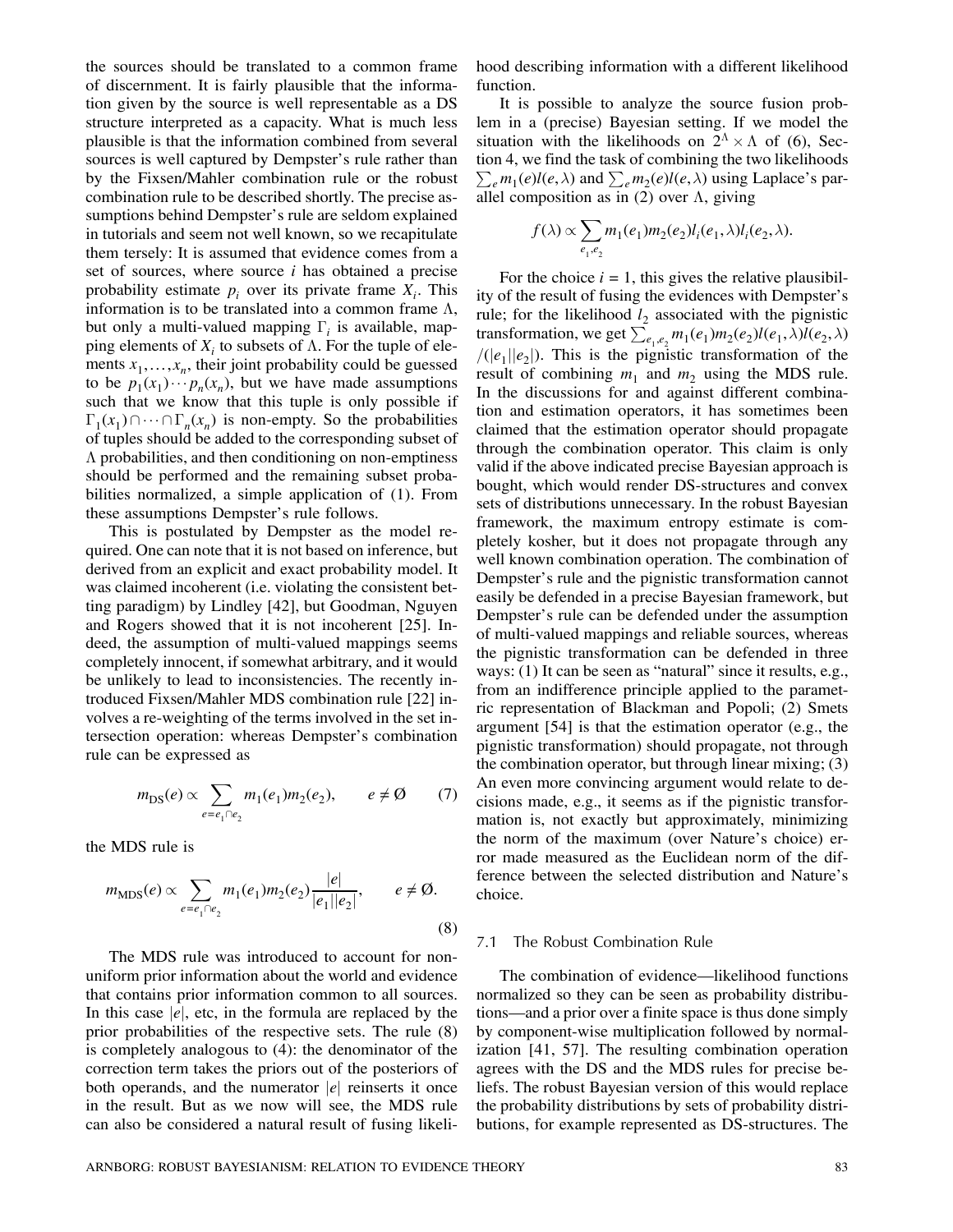most obvious combination rule would yield the set of probability functions that can be obtained by taking one member from each set and combining them. Intuitively, membership means that the distribution can possibly be right, and we would get the final result, a set of distributions that can be obtained by combining a number of distributions each of which could possibly be right. The combination rule (3) would thus take the form (where F denotes convex families of functions):

$$
F(\lambda \mid \{X_1, X_2\}) \propto F(\{X_1, X_2\} \mid \lambda) \times F(\lambda)
$$
  
=  $F(X_1 \mid \lambda) \times F(X_2 \mid \lambda) \times F(\lambda)$ . (9)

DEFINITION 1 The robust Bayesian combination operator  $\times$  combines two sets of probability distributions over a common space  $\Lambda$ . The value of  $F_1 \times F_2$  is  ${cf_1 f_2 : f_1 \in F_1, f_2 \in F_2, c = 1/\sum_{\lambda \in \Lambda} f_1(\lambda) f_2(\lambda)}.$ 

The operator can easily be applied to give too much impreciseness, for reasons similar to the corresponding problem in interval arithmetic: the impreciseness of likelihood functions has typically a number of sources, and the proposed technique can give too large uncertainties when these sources do not have their full range of variation within the evidences that will be combined. A most extreme example is the sequence of plots returned by a sensor: variability can have its source in the target, in the sensor itself, and in the environment. But when a particular sensor follows a particular target, the variability of these sources are not fully materialized. The variability has its source only in the state (distance, inclination, etc) of the target, so it would seem wasteful to assume that each new plot comes from an arbitrarily selected sensor and target. This, and similar problems, are inherent in system design, and can be addressed by detailed analyses of sources of variation, if such are feasible.

We must now explain how to compute the operator of Definition 1. The definition given of the robust Bayesian combination operator involves infinite sets in general and is not computable directly. For singleton sets it is easily computed, though, with Laplace's parallel composition rule. It is also the case that every corner in the resulting set can be generated by combining two corners, one from each of the operands. This observation gives the method for implementation of the robust operator. After the potential corners of the result have been obtained, a convex hull computation as found, e.g., in MATLAB and OCTAVE, is used to tessellate the boundary and remove those points falling in the interior of the polytope. The figures of this paper were produced by a Matlab implementation of robust combination, Dempster's and the MDS rule, maximum entropy estimation, and rounding. The state of the art in computational geometry software thus allows easy and efficient solutions, but of course as the state space and/or the number of facets of the imprecision polytopes become very large, some tailored approximation methods will be called for. The DS and MDS rules have exponential complexity in the worst case. The robust rule will have a complexity quadratic in the number of corners of the operands, and will thus depend on rounding for feasibility. For very high-dimensional problems additional pruning of the corner set will be necessary (as is also the case with the DS and MDS operators).

We can now make a few statements, most of which are implicitly present in [19, Discussion by Aitchison] and [32], about fusion in the robust Bayesian framework:

- The combination operator is associative and commutative, since it inherits these properties from the multiplication operator it uses.
- Precise beliefs combined gives the same result as Dempster's rule and yield new precise beliefs.
- A precise belief combined with an imprecise belief will yield an imprecise belief in general—thus Dempster's rule underestimates imprecision compared to the robust operator.
- Ignorance is represented by a uniform precise belief, not by the vacuous assignment of DS-theory.
- The vacuous belief in the robust framework is a belief that represents total skepticism, and will when combined with anything yield a new vacuous belief (it is thus an absorbing element). This belief has limited use in the robust Bayesian context.
- Total skepticism cannot be expressed with Dempster's rule, since it never introduces a focal element which is a superset of all focal elements in one operand.

DEFINITION 2 A rounded robust Bayesian combination operator combines two sets of probability distributions over a common space  $\Lambda$ . The robust operation is applied to the rounded operands, and the result is then rounded.

An important and distinguishing property of the robust rule is:

OBSERVATION 1 *The robust combination operator is, and the rounded robust operator can be made (note: it is not unique) monotone with respect to imprecision, i.e.,* if  $F'_i \subseteq F_i$ , then  $F'_1 \times F'_2 \subseteq F_1 \times F_2$ .

**PROPOSITION 2** For any combination operator  $\times$ <sup>*'*</sup> that *is monotone* wrt *imprecision and is equal to the Bayesian (Dempster's) rule for precise arguments,*  $F_1 \times F_2 \subseteq F_1 \times'$  $F_2$ *, where*  $\times$  *is the robust rule.* 

PROOF By contradiction; thus assume there is an  $f \in$  $F_1 \times F_2$  with  $f \notin F_1 \times F_2$ . By the definition of  $\times$ ,  $f =$  ${f_1} \times {f_2}$  for some  $f_1 \in F_1$  and  $f_2 \in F_2$ . But then  $f =$  ${f_1} \times {f_2}$ , and since  $\times'$  is monotone wrt imprecision,  $f \in F_1 \times' F_2$ , a contradiction.

We can also show that the MDS combination rule has the "nice" property of giving a result that always overlaps the robust rule result, under the capacity interpretation of DS-structures:

PROPOSITION 3 Let  $m_1$  and  $m_2$  be two DS-structures and *let*  $F_1$  *and*  $F_2$  *be the corresponding capacities. If*  $F$  *is the*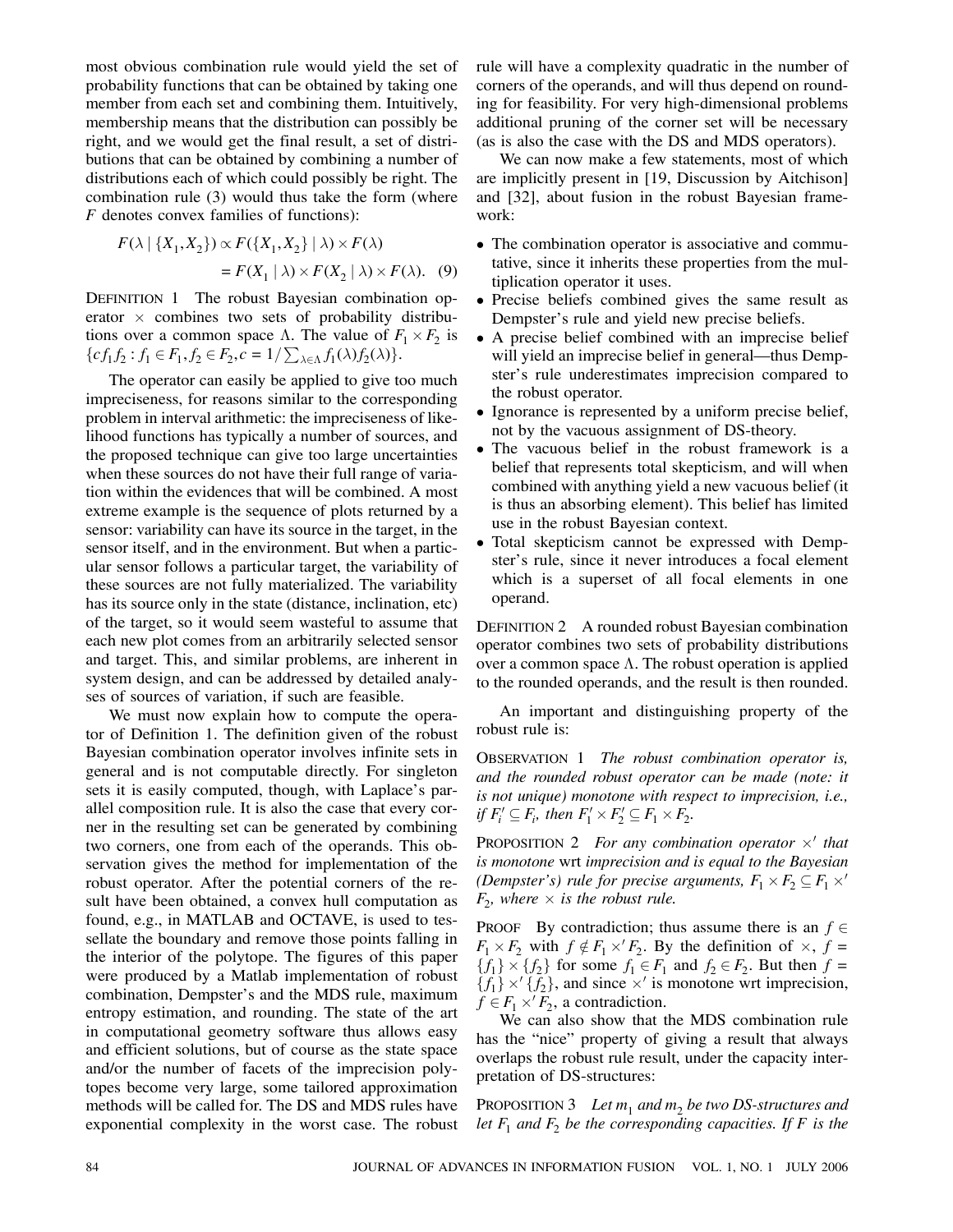*capacity representing*  $m = m_1 *_{MDS} m_2$  *and*  $F'$  *is*  $F_1 \times F_2$ *, then*  $F$  *and*  $F'$  *overlap.* 

PROOF Since the pignistic transformation propagates through the MDS combination operator, and by Proposition 1 the pignistic transformation is a member of the capacity of the DS-structure, the parallel combination of the pignistic transformations of  $m_1$  and  $m_2$  is a member of  $F'$  and equal to the pignistic transformation of m, which for the same reason is a member of  $F$ . This concludes the proof.

The argument does not work for the original Dempster's rule, for reasons that will become apparent in the next section. It was proved by Jaffray [37] that Dempster's rule applied with one operand being precise gives a (precise) result inside the robust rule polytope. The same holds of course, by Proposition 3, for the MDS rule. We can also conjecture the following, based on extensive experimentation with our prototype implementation, but have failed in obtaining a short convincing proof:

CONJECTURE 1 *The MDS combination rule always gives a result which is, in the capacity interpretation, a subset of the robust rule result. The MDS combination rule is also a coarsest symmetric bilinear operator on DS-structures with this property.*

#### 8. A PARADOXICAL EXAMPLE

In [1] we analyzed several versions of Zadeh's example with "discounted" evidences to illustrate the differences between robust fusion and the DS and MDS rules, as well as some different methods to summarize a convex set of pdfs as a precise pdf. Typically, the DS and MDS rules give much smaller imprecision in the result than the robust rule, which can be expected from their behavior with one precise and one imprecise operand. One would hope that the operators giving less imprecision would fall inside the robust rule result, in which case one would perhaps easily find some plausible motivation for giving less imprecision than indicated in the result. In practice this would mean that a system using robust fusion would sometimes find that there is not a unique best action while a system based on the DS or MDS rule would pick one of the remaining actions and claim it best, which is not obviously a bad thing. However, the DS, MDS and robust rules do not only give different imprecision in their results, they are also pairwise incompatible (sometimes having an empty intersection) except for the case mentioned in Conjecture 1. Here we will concentrate on a simple, somewhat paradoxical, case of combining two imprecise evidences and decide from the result.

Varying the parameters of discounting a little in Zadeh's example, it is not difficult to find cases where Dempster's rule gives a capacity disjoint (regarded as a geometric polytope) from the robust rule result. A simple Monte Carlo search indicates that disjointness does indeed happen in general, but infrequently. Typically, Dempster's rule gives an uncertainty polytope that is clearly narrower than that of the robust rule, and enclosed in it. In Fig. 2 we show an example where this is not the case. The two combined evidences are imprecise probabilities over three elements  $A, B$  and  $C$ , the first spanned by the probability distributions  $(0.2, 0.2, 0.6)$  and  $(0.2, 0.5, 0.3)$ , the second by  $(0.4, 0.1, 0.5)$  and  $(0.4, 0.5, 0.1)$ . These operands can be represented as DS structures, as shown in Table II, and they are shown as vertical green lines in Fig. 2. They can be combined with either the DS rule, the MDS rule, or the robust rule, as shown in Table III. The situation is illustrated in Fig. 2, where all sets of pdfs are depicted as lines or polygons projected on the first two probabilities. The figure shows that the robust rule claims the probability of the first event A (horizontal axis) to be between 0.2 and 0.33, whereas Dempster's rule would give it an exact probability around 0.157. The MDS rule gives a result that falls nicely inside the robust rule result, but it claims an exact value for the probability of A, namely 0.25. Asked to bet with odds six to one on the first event (by which we mean that the total gain is six on success and the loss is one on failure), the DS rule says decline, the robust and MDS rules say accept. For odds strictly between four and five to one, the robust rule would hesitate and MDS would still say yes. For odds strictly between three and four to one, DS and MDS would decline whereas the robust rule would not decide for or against. Including the refinement proposed by Voorbraak (see Section 5) would not alter this conclusion unless the imprecisions of the two operands were coupled, e.g., by common dependence on a third quantity.

In an effort to reconcile Bayesian and belief methods, Blackman and Popoli [8, ch. 7] propose that the result of fusion should be given the capacity interpretation as a convex set, whereas the likelihoods should not–an imprecise likelihood should instead be represented as the coarsest enclosing DS-structure having the same pignistic transformation as the original one. When combined with Dempster's rule, the result is again a prior for the next combination whose capacity interpretation shows its imprecision. The theorem proved–at some length–in [8, App. 8A] essentially says that this approach is compatible with our robust rule for precise likelihoods. In our example, if the second operand is coarsened to  $\{m'_2(A) \mapsto 0.1, m'_2(\{A, B, C\}) \mapsto 0.9\}$ , the fusion result will be a vertical line at 0.217, going from 0.2 to 0.49, just inside the robust rule result. However no mass will be assigned to a non-singleton set containing A, so the rule still gives a precise value to the probability of A. The philosophical justification of this approach appears weak.

The example shows that Dempster's rule is not compatible with the capacity interpretation, whereas the MDS rule is: there is no pair of possible pdfs for the operands that combine to any possible value in the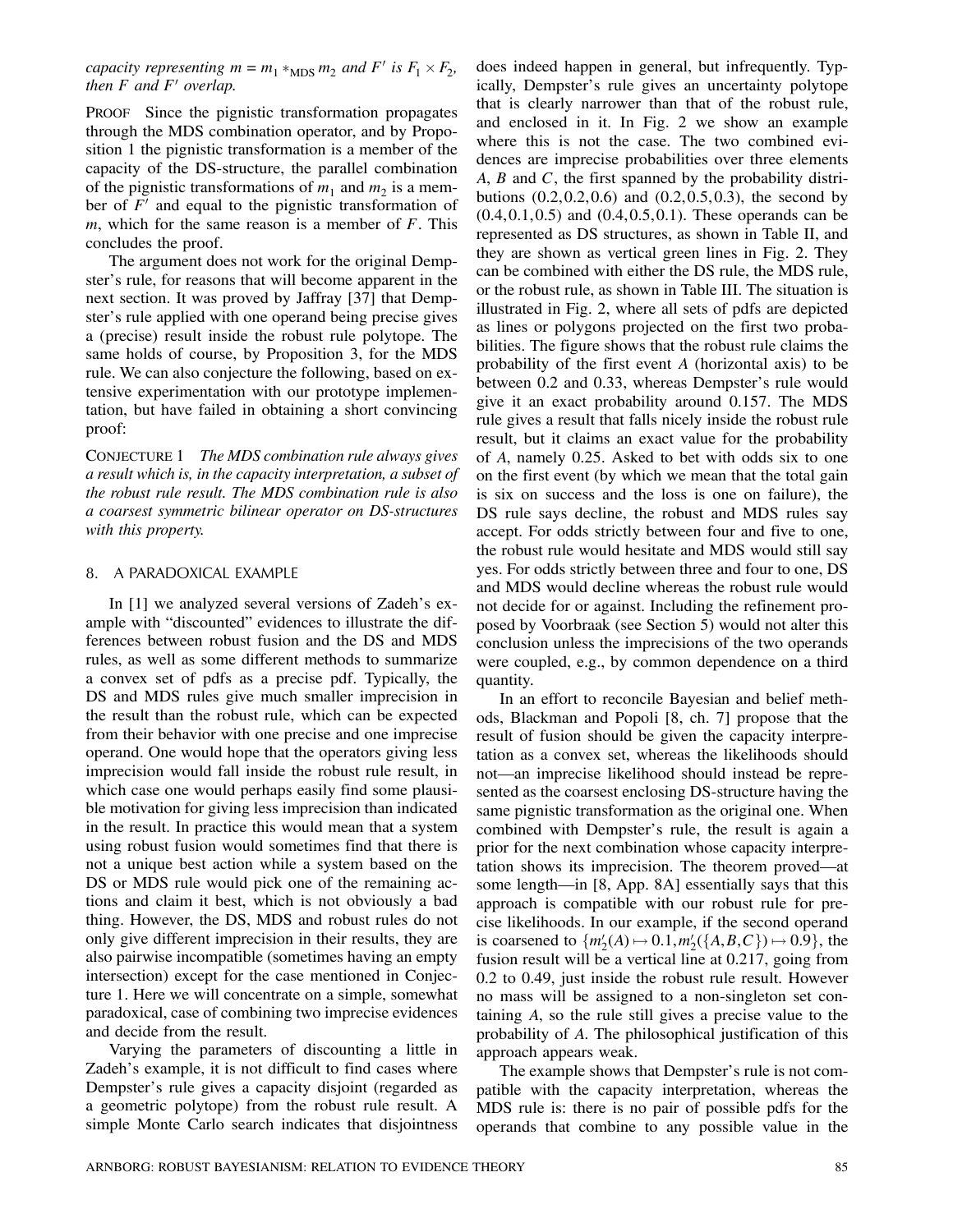

Fig. 2. A case where the robust rule and Dempster's rule give paradoxical results. The coordinates are the probabilities of A and B. The operands are shown in green dashed, the result of the robust combination rule is shown in black solid (same as in Fig. 1), Dempster's rule gives the result shown in red dotted, the Fixsen/Mahler MDS rule shown in blue dash-dotted lines.

Dempster's rule result, wheras every possible pdf in the MDS rule results from combining some pair of possible pdfs for the operands. If Conjecture 1 can be proved, the last is true for all pairs of operands, but there are also many particular examples where even Dempster's rule gives a compatible result. It has been noted by Walley that Dempster's rule is not the same as the robust combination rule [62], but I have not seen a demonstration that the two are incompatible in the above sense. There is, of course, a rational explanation of the apparent paradox, namely that the assumptions of private frames of discernment for sources and of a multi-valued mapping for each source is very different from the assumption of imprecise likelihoods, and this means that some informa-

TABLE II Two Operands of the Paradoxical Example<sup>\*</sup>

| Focal                   | $op_1$            |                   |                          | $op_2$            |                   |                          |  |
|-------------------------|-------------------|-------------------|--------------------------|-------------------|-------------------|--------------------------|--|
|                         | $c_{1}$           | $c_2$             | $\boldsymbol{m}$         | c <sub>1</sub>    | $c_2$             | $\boldsymbol{m}$         |  |
| A<br>B<br>С<br>${B, C}$ | 0.2<br>0.2<br>0.6 | 0.2<br>0.5<br>0.3 | 0.2<br>0.2<br>0.3<br>0.3 | 0.4<br>0.1<br>0.5 | 0.4<br>0.5<br>0.1 | 0.4<br>0.1<br>0.1<br>0.4 |  |

\*Columns marked *m* denote DS-structures and those marked  $c_1, c_2$ denote corners spanning the corresponding capacity. Values are exact.

TABLE III Fusing the Operands of Table II with the DS, MDS and Robust Rules\*

| Focal                           | <b>Fusion Result</b>    |                         |                               |                         |                         |                               |                         |                         |                         |                         |                            |
|---------------------------------|-------------------------|-------------------------|-------------------------------|-------------------------|-------------------------|-------------------------------|-------------------------|-------------------------|-------------------------|-------------------------|----------------------------|
|                                 | <b>DS</b>               |                         |                               | <b>MDS</b>              |                         |                               | Robust                  |                         |                         |                         | Uprounded                  |
|                                 | c <sub>1</sub>          | c <sub>2</sub>          | $\boldsymbol{m}$              | c <sub>1</sub>          | c <sub>2</sub>          | $\boldsymbol{m}$              | $c_{11}$                | $c_{22}$                | $c_{12}$                | $c_{21}$                | $\boldsymbol{m}$           |
| A<br>B<br>C                     | 0.157<br>0.255<br>0.588 | 0.157<br>0.490<br>0.353 | 0.157<br>0.255<br>0.353       | 0.250<br>0.422<br>0.328 | 0.250<br>0.234<br>0.516 | 0.250<br>0.234<br>0.328       | 0.200<br>0.050<br>0.750 | 0.222<br>0.694<br>0.083 | 0.333<br>0.417<br>0.250 | 0.286<br>0.179<br>0.536 | 0.200<br>0.050<br>0.083    |
| ${A,B}$<br>${A, C}$<br>${B, C}$ |                         |                         | $\theta$<br>$\Omega$<br>0.235 |                         |                         | $\theta$<br>$\Omega$<br>0.188 |                         |                         |                         |                         | $\theta$<br>0.022<br>0.534 |
| ${A, B, C}$                     |                         |                         | $\theta$                      |                         |                         | $\theta$                      |                         |                         |                         |                         | 0.111                      |

\*The result for DS and MDS shown as two corners  $(c_1$  and  $c_2$ ), and as an equivalent DS-structure (*m*). For the robust rule result, its four spanning corners are shown, where, e.g.,  $c_{21}$  was obtained by combining the second corner  $c_2$  of  $op_1$  with  $c_1$  of  $op_2$ , etc. These corners are the corners of the black polygon in Fig. 2. The robust rule result is also shown as a DS-structure for the up-rounded result (blue dashed line in Fig. 1). Values are rounded to three decimals.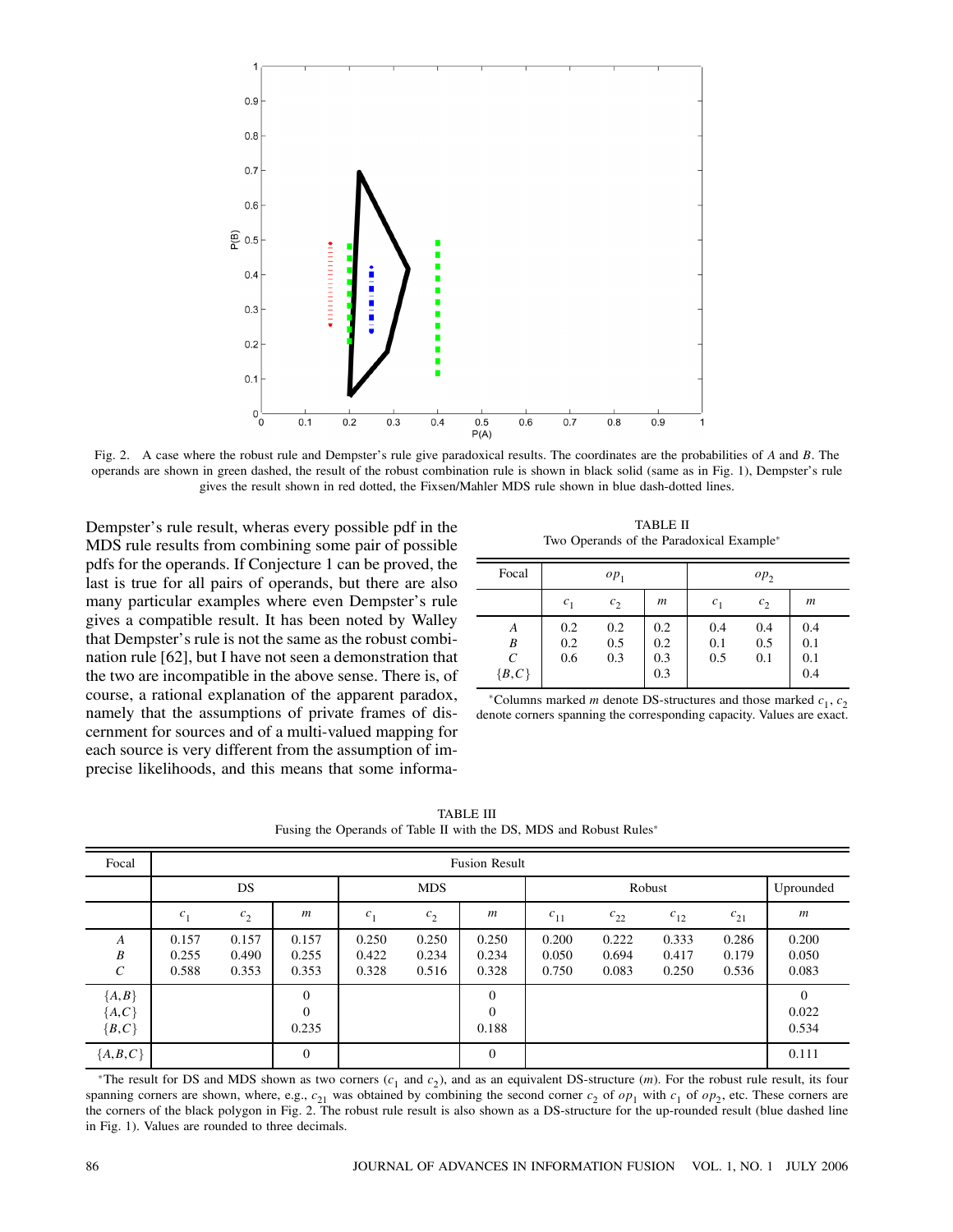tion in the private frames is still visible in the end result when Dempster's rule is used. Thus Dempster's rule effectively makes a combination in the frame  $2^{\Lambda}$  instead of in  $\Lambda$  as done by the robust rule. It is perhaps more surprising that the paradoxical result is also obtainable in the frame  $\Lambda$  using precise Bayesian analysis and the likelihood  $l_1(e, \lambda)$  (see Section 4). The main lesson here, as in other places, is that we should not use Dempster's rule unless we have reason to believe that imprecision is produced by the multi-valued mapping of Dempster's model rather than Fixsen/Mahler's model or incomplete knowledge of sampling functions and prior. If the MDS operator is used to combine likelihoods or a likelihood and a prior, then posteriors should be combined using the MDS rule (8), but with all set cardinalities squared.

Excluding Bayesian thinking from fusion may well lead to inferior designs.

## 9. CONCLUSIONS

Despite the normative claims of evidence theory and robust Bayesianism, the two have been considered different in their conclusions and general attitude towards uncertainty. The Bayesian framework can however describe most central features of evidence theory, and is thus a useful basis for teaching and comparison of different detailed approaches to information fusion. The teaching aspect is not limited to persuading engineers to think in certain ways. For higher level uncertainty management, dealing with quantities recognizable to users like medical researchers, military commanders, and their teachers in their roles as evaluators, the need for clarity and economy of concepts cannot be exaggerated. The arguments put forward above suggest that an approach based on the precise Bayesian and the robust Bayesian fusion operator is called for, and that choosing decision methods based on imprecise probabilities or DS structures should preferably be based on decision-theoretic arguments. Our example shows how dangerous it can be to apply evidence theory without investigating the validity in an application of its crucial assumption of reliable private frames for all sources of evidence and precise multi-valued mappings from this frame to the frame of interest. The robust rule seems to give a reasonable fit to most fusion rules based on different statistical models, with the notable exception of Dempster's rule. Thus, as long as the capacity interpretation is prevalent in evidence theory applications, there are good reasons to consider if the application would benefit from using the MDS rule (complemented with priors if available) also for combining information in the style of likelihoods. In this case, however, the combination of the MDS rule with pignistic transformation is interpretable as a precise Bayesian analysis. In most applications I expect that the precise Bayesian framework is adequate, and it is mainly in applications with the taste of risk analysis that the robust Bayesian framework will be appropriate.

# ACKNOWLEDGMENTS

Discussions with members of the fusion group at the Swedish Defence Research Agency (FOI), students in the decision support group at KTH, and colleagues at Saab AB, Karolinska Institutet and the Swedish National Defense College (FHS) have been important for clarifying ideas presented above. The referees have further made clear the need to clarify the argumentation, and also by their comments made me strengthen my claims somewhat.

#### **REFERENCES**

[1] S. Arnborg

Robust Bayesianism: Imprecise and paradoxical reasoning. In P. Svensson and J. Schubert (Eds.), *Proceedings of the Seventh International Conference on Information Fusion*, Vol. I, Stockholm, Sweden, International Society of Information Fusion, June 2004, 407—414.

- [2] S. Arnborg and G. Sjödin Bayes rules in finite models. In *Proceedings of European Conference on Artificial Intelligence*, Berlin, 2000, 571—575.
- [3] R. G. Aykroyd and P. J. Green Global and local priors, and the location of lesions using gamma camera imagery. *Philosophical Transactions of the Royal Society of London A*, **337** (1991), 323—342.
- [4] J. O. Berger *Statistical Decision Theory and Bayesian Analysis*. New York: Springer-Verlag, 1985.
- [5] J. O. Berger An overview of robust Bayesian analysis (with discussion). *Test*, **3** (1994), 5—124.
- [6] N. Bergman *Recursive Bayesian Estimation*. Ph.D. thesis, Linköping University, Linköping, 1999.
- [7] J. M. Bernardo and A. F. Smith *Bayesian Theory*. New York: Wiley, 1994.
- [8] S. Blackman and R. Popoli *Design and Analysis of Modern Tracking Systems*. Boston, London: Artech House, 1999.
- [9] J. Brynielsson and S. Arnborg Bayesian games for threat prediction and situation analysis. In P. Svensson and J. Schubert (Eds.), *Proceedings of the Seventh International Conference on Information Fusion*, Vol. II, Stockholm, Sweden, International Society of Information Fusion, June 2004, 1125—1132.
- [10] S. Challa and D. Koks Bayesian and Dempster-Shafer fusion. *Sadh ˜ ana ˜* , 2004, 145—174.
- [11] B. Cobb and P. Shenoy A comparison of Bayesian and belief function reasoning. Technical Report, University of Kansas School of Business, 2003.
- [12] B. Cobb and P. Shenoy A comparison of methods for transforming belief function models to probability models. In *Symbolic and Quantitative Approaches to Reasoning with Uncertainty*, Vol. 2711, *LNCS*, Berlin: Springer, 2004, 255— 266.
- [13] B. Cobb and P. Shenoy On the plausibility transformation method for translating belief function models to probability models. *International Journal of Approximate Reasoning*, to appear.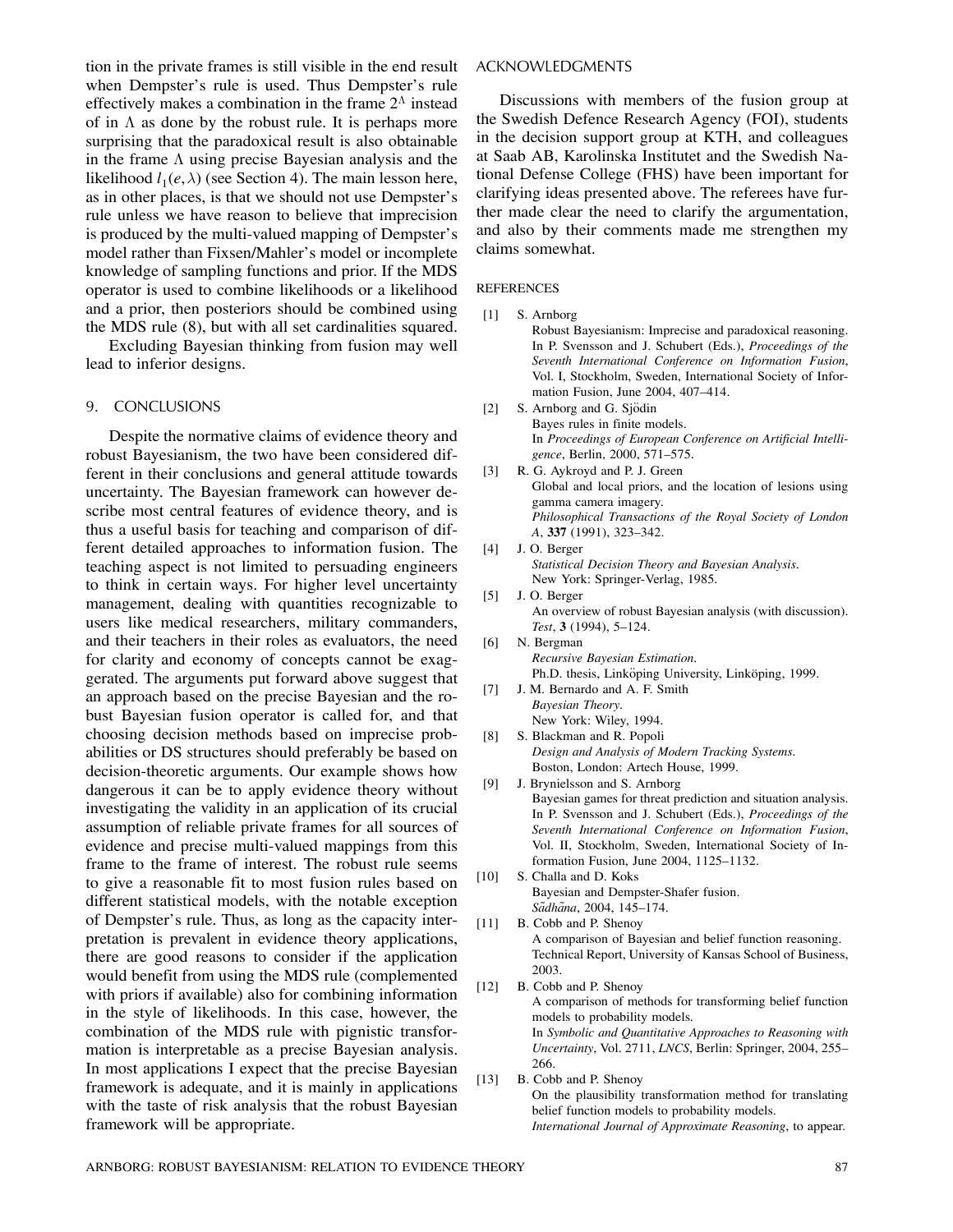- [14] J. Corrander and M. Sillanpää A unified approach to joint modeling of multiple quantitative and qualitative traits in gene mapping. *Journal of Theor. Biology*, **218** (2002), 435—446. [15] R. T. Cox Probability, frequency, and reasonable expectation. *Am. Journal of Physics*, **14** (1946), 1—13. [16] G. de Cooman and M. Zaffalon Updating beliefs with incomplete observations. *Artificial Intelligence*, **159**, 1—2 (2004), 75—125. [17] B. de Finetti *Theory of Probability*. London: Wiley, 1974. [18] A. P. Dempster Upper and lower probabilities induced by a multi-valued mapping. *Annals of Mathematical Statistics*, **38** (1967), 325—339. [19] A. P. Dempster A generalization of Bayesian inference (with discussion). *Journal of the Royal statistical Society B*, **30** (1968), 205— 247. [20] D. Dubois and H. Prade Representing partial ignorance. *IEEE Transactions on Systems, Man, and Cybernetics*, Pt. A, 1996, 361—377. [21] S. Ferson, V. Kreinovich, L. Ginzburg, D. Myers, and K. Sentz Constructing probability boxes and Dempster-Shafer structures. Technical Report, Sandia National Laboratories, 2003. [22] D. Fixsen and R. P. S. Mahler The modified Dempster-Shafer approach to classification. *IEEE Transactions on SMC-A*, **27**, 1 (Jan. 1997), 96—104.  $[23]$  B. Gärtner Fast and robust smallest enclosing balls. In *ESA*, Vol. 1643, *LNCS*, Berlin: Springer, 1999, 325—338. [24] A. Gelman, J. B. Carlin, H. S. Stern, and D. B. Rubin *Bayesian Data Analysis* (2nd ed.). New York: Chapman & Hall, 2003. [25] I. Goodman, H. T. Nguyen, and G. Rogers On the scoring approach to admissibility of uncertainty measures in expert systems. *Journal of Math. Analysis Appl.*, **159** (1991), 550—594. [26] P. J. Green Reversible jump Markov chain Monte Carlo computation and Bayesian model determination. *Biometrika*, **82** (1995), 711—732. [27] P. J. Green Markov Chain Monte Carlo in image analysis. In W. R. Gilks, S. Richardson and D. J. Spiegelhalter (eds.), *Markov Chain Monte Carlo in Practice*, London: Chapman & Hall, 1996. [28] P. D. Grünwald and A. P. Dawid Game theory, maximum entropy, minimum discrepancy, and robust Bayesian decision theory. *Annals of Statistics*, **32**, 4 (2004). [29] V. Ha, A-H. Doan, V. Vu and P. Haddaway Geometric foundations for interval-based probabilities. *Annals of Mathematics and Artificial Intelligence*, 1998. [30] D. L. Hall and J. Llinas *Handbook of Multisensor Data Fusion*. Boca Raton: CRC Press, May 2001. [31] J. Halpern A counterexample to theorems of Cox and Fine. *Journal of AI Research*, **10** (1999), 67—85. [32] J. Y. Halpern and R. Fagin Two views of belief: Belief as generalized probability and belief as evidence. *Artificial Intelligence*, **54** (1992), 275—318. [33] D. Heath and W. Sudderth sibility. uncertainty. [37] J. Jaffray 1144—1152. [38] E. T. Jaynes [39] H. Jeffreys 324—339. [42] D. V. Lindley discussion). [43] R. Mahler onciled? Yes. [46] J. B. Paris [48] D. Rubin [49] L. J. Savage
	- On finitely additive priors, coherence, and extended admis-*Annals of Statistics*, **6** (1978), 233—345. [34] J. Helton and K. Weichselberger (Eds.) Special issue on alternative representations of epistemic *Reliability Engineering and System Safety*, 2004, 1—369. [35] C. Howson and P. Urbach *Scientific Inference: The Bayesian Approach*. Chicago: Open Court Publishing Company, 1989. [36] D. Rios Insua and F. Ruggeri (Eds.) *Robust Bayesian Analysis*. La Salle: Springer-Verlag, 2000. Bayesian updating and belief functions. *IEEE Transactions on Systems, Man, and Cybernetics*, 1996, *Probability Theory: The Logic of Science*. Cambridge: Cambridge University Press, 2003. *Scientific Inference*. Cambridge: Cambridge University Press, 1931. [40] D. Kahneman (Ed.) *Judgment Under Uncertainty: Heuristics and Biases*. Cambridge: Cambridge University Press, 1982. [41] H. Kyburg and M. Pittarelli Set-based Bayesianism. *IEEE Transactions on Systems, Man, and Cybernetics*, 1996, Scoring rules and the inevitability of probability (with *Internat. Stat. Rev.*, **50** (1982), 1—26. Can the Bayesian and Dempster-Shafer approaches be rec-In *FUSION 2005*, International Society of Information Fusion, 2005, C7-3. [44] M. G. Oxenham, S. Challa, and M. R. Morelande Decentralised fusion of disparate identity estimates for shared situation awareness. In P. Svensson and J. Schubert (Eds.), *Proceedings of the Seventh International Conference on Information Fusion*, vol. I, Stockholm, Sweden, International Society of Information Fusion, June 2004, 167—174. [45] M. G. Oxenham, S. Challa, and M. R. Morelande Fusion of disparate identity estimates for shared situation awareness in a network-centric environment. *Information Fusion*, to appear. *The Uncertain Reasoner's Companion*. Cambridge: Cambridge University Press, 1994. [47] S. Parsons and A. Hunter A review of uncertainty handling formalisms. In *Applications of Uncertainty Formalisms*, Vol. 1455, *LNCS*, Berlin: Springer, 1998, 266—302. Inference and missing data. *Biometrika*, **63** (1976), 581—592. *Foundations of Statistics*. New York: Wiley, 1954. [50] J. Schubert and P. Svensson
	- Methodology for guaranteed and robust high level fusion performance: A literature study. Technical Report FOI-D-0216-SE, Swedish Defence Research Agency, 2005.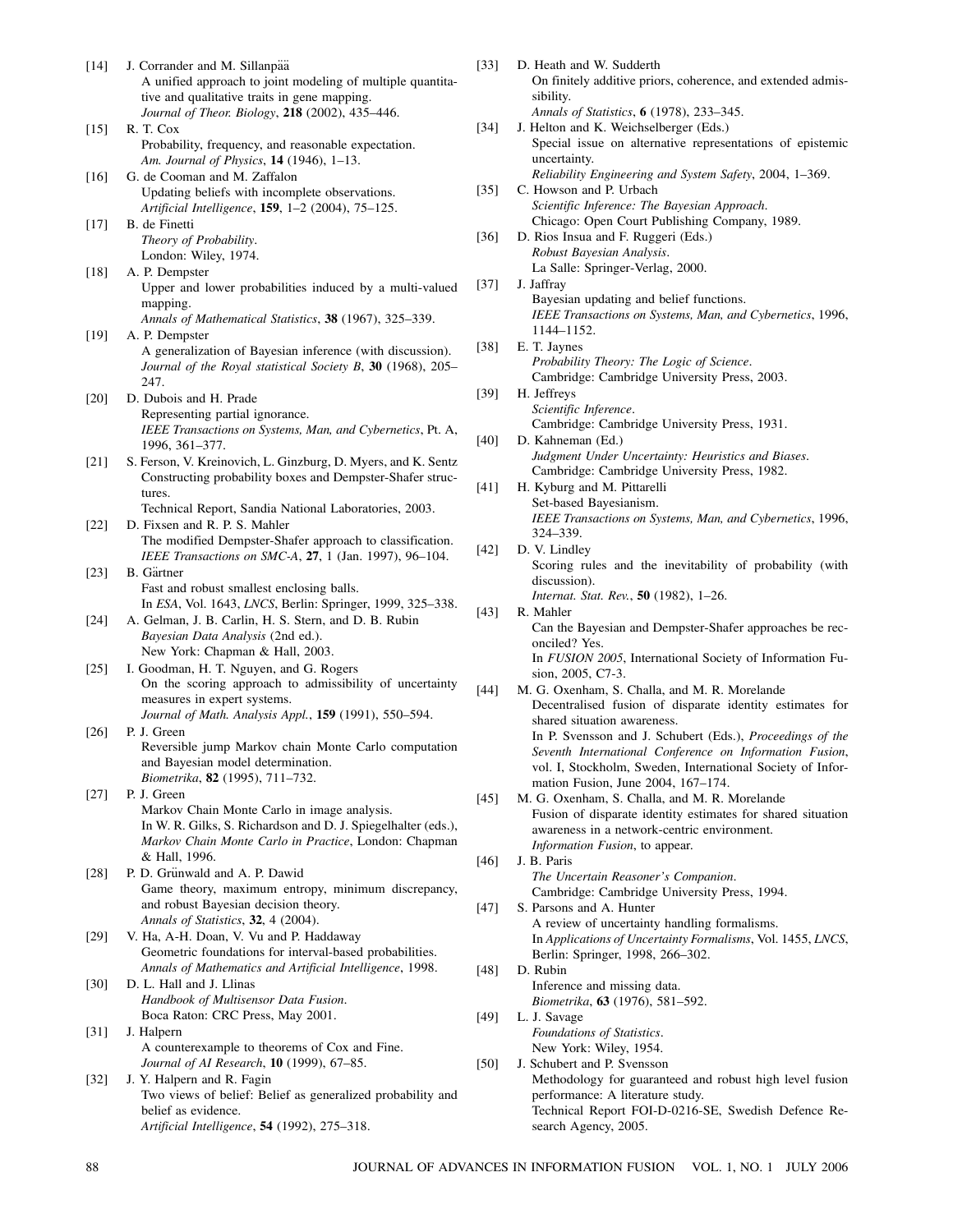- [51] G. Shafer *A Mathematical Theory of Evidence*. Princeton: Princeton University Press, 1976.
- [52] D. S. Sivia *Bayesian Data Analysis, A Bayesian Tutorial*. Oxford: Clarendon Press, 1996.
- [53] F. Smarandache and J. Dezert (Eds.) *Advances and Applications of DSmT for Information Fusion*. Rehoboth: American Research Press, 2004.
- [54] P. Smets Decision making in the TBM: The necessity of the pignistic transformation. *International Journal of Approximate Reasoning*, **38**, 2 (2005), 133—214.
- [55] P. Smets and R. Kennes The transferable belief model. *Artificial Intelligence*, **66** (1994), 191—234.

[56] P. Smets and B. Ristic Kalman filter and joint tracking and classification in the TBM framework. In P. Svensson and J. Schubert (Eds.), *Proceedings of the Seventh International Conference on Information Fusion*, Vol. I, Stockholm, Sweden, International Society of Information Fusion, June 2004, 46—53.

- [57] W. Stirling and A. Morelli Convex Bayesianism decision theory. *IEEE Transactions on Systems, Man, and Cybernetics*, (1991), 173—183.
- [58] J. Sudano Inverse pignistic probability transforms. In *FUSION 2002*, International Society of Information Fusion, 2002, 763—768.

[59] H. Valpola and J. Karhunen An unsupervised ensemble learning method for nonlinear dynamic state-space models. *Neural Computation*, **14**, 11 (2002), 2647—2692. [60] F. Voorbraak A computationally efficient approximation of Dempster-Shafer theory.

*International Journal of Man-Machine Studies*, (1989), 525— 536.

[61] F. Voorbraak

Partial probability: Theory and applications. In G. de Cooman, F. G. Cozman, S. Moral, and P. Walley (Eds.), *Proceedings of the First International Symposium on Imprecise Probabilities and their Applications*, Gent University, 1999.

- [62] P. Walley
	- *Statistical Reasoning with Imprecise Probability*. London: Chapman and Hall, 1991.

## [63] P. Walley

Measures of uncertainty in expert systems. *Artificial Intelligence*, **83** (1996), 1—58.

[64] N. Wilson

Extended probability. In *Proceedings of the 12th European Conference on Artificial Intelligence*, 1996, 667—671.